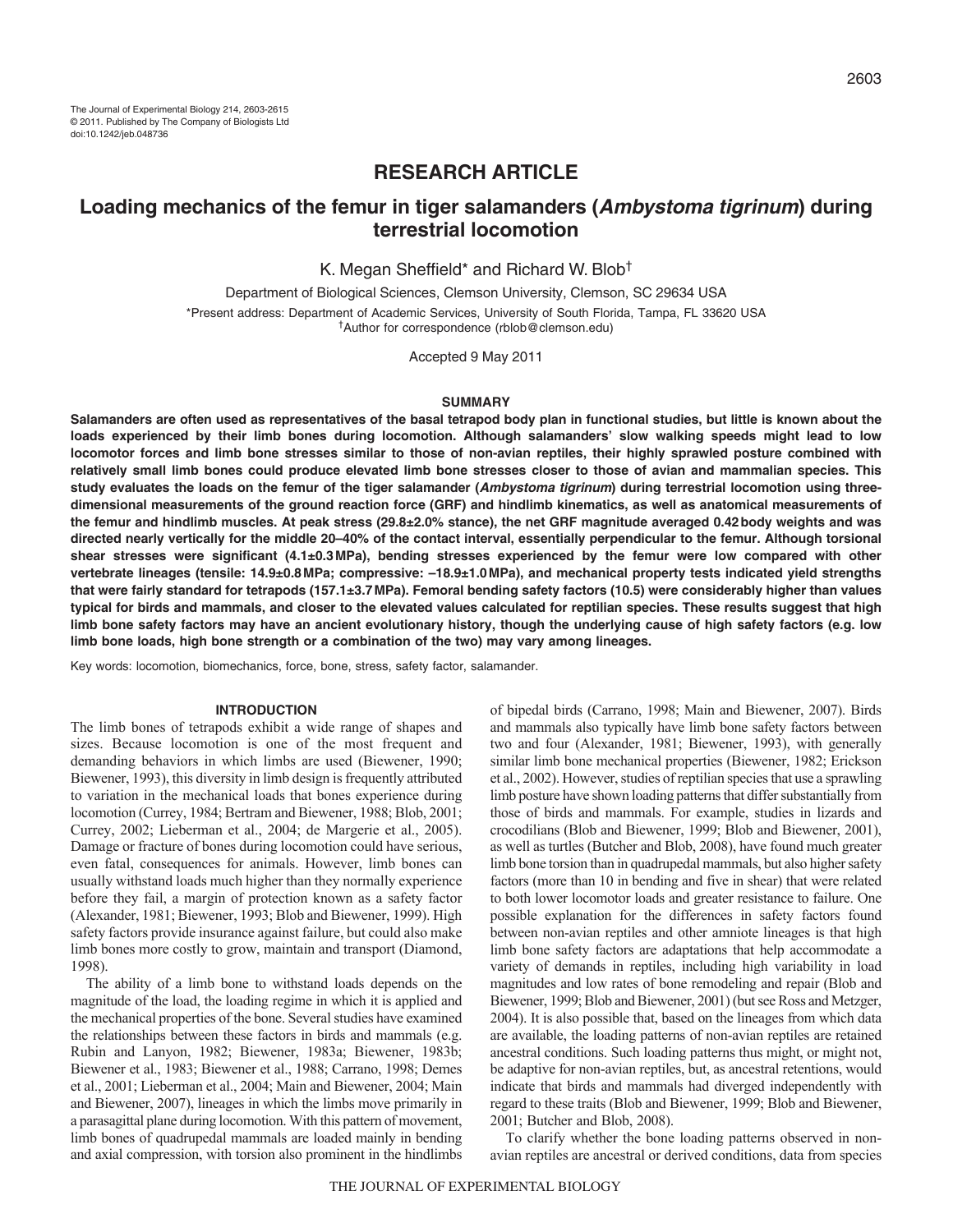outside the amniote clade would provide crucial perspective. Salamanders are an ideal group from which such data can be obtained. As amphibians, they are members of the clade that is the outgroup to the amniotes (Carroll and Holmes, 1980; Gao and Shubin, 2001). In particular, they are the only group of living amphibians with locomotor habits comparable to most other tetrapods in which bone loading has been evaluated, because caecilians are limbless and frogs are specialized for saltatory locomotion (Liem et al., 2001). As a result of their phylogenetic position and unspecialized body plan, salamanders are often used as a model for the first terrestrial vertebrates in locomotor studies (Ashley et al., 1991; Ashley-Ross, 1994a; Ashley-Ross, 1994b; Ashley-Ross, 1995; Ashley-Ross and Lauder, 1997; Ashley-Ross and Barker, 2002; Ashley-Ross and Bechtel, 2004; Reilly et al., 2006). But in addition to the phylogenetic significance of salamanders, aspects of their morphology and locomotor habits also generate questions about how their limbs might be loaded. For example, salamanders have three or four legs on the ground for 59.4% of their stride (Ashley-Ross, 1994a) and have a fairly sedentary lifestyle, leading to expectations of low limb bone loads and high safety factors. However, salamanders also have relatively small limb bones for their size. Based on published regression equations (Blob, 2000), lizards with a body mass similar to mature tiger salamanders (80g) would have a mean femur diameter of 2.02mm. Our anatomical data (Table1) indicate salamanders of this size have femora that are only 1.88mm in mean diameter, nearly 10% narrower than similarly sized lizards. With sprawling posture and a long tail dragging during locomotion (Reilly et al., 2005), high stresses (particularly torsional) might be placed on bones that are not very robust, leading to a low safety factor.

To test these ideas, we used three-dimensional force platform and kinematic data, combined with a musculoskeletal model, to evaluate femoral stresses during terrestrial walking in tiger salamanders, *Ambystoma tigrinum* Green 1825. We then compared these stresses with bone mechanical property data to calculate femoral safety factors. Although salamander limbs are too small to allow implantation of strain gauges to directly measure bone deformations (Biewener, 1992), force platform studies can provide insights into the orientation and magnitude of forces and moments acting on limb bones (Biewener and Full, 1992), and have been successfully applied to analyses of bone loading in a wide range of taxa (Biewener, 1983a; Biewener et al., 1988; Blob and Biewener, 2001; Butcher and Blob, 2008). Studies of energetics have been performed in salamanders based on whole-body force platform data (Reilly et al., 2006), but limb bone loads have not previously been evaluated from isolated footfalls in this clade. Our study will, therefore, allow us to test two specific hypotheses: (1) that salamanders exhibit low limb bone loads and high safety factors, like ectothermic, non-avian reptiles; and (2) that torsion is a prominent loading regime in the salamander femur, as in other species that use sprawling limb posture. Our tests of these hypotheses will improve understanding of limb bone loading mechanics in a previously unstudied clade, and will also provide a better phylogenetic context for interpreting the diversity of limb bone designs in tetrapods.

## **MATERIALS AND METHODS Animals**

Trials were conducted on five tiger salamanders (three adult females and two adult males, body mass 0.05–0.088kg, snout–vent length 0.114–0.128m, total length 0.256–0.289m) purchased from Charles D. Sullivan Co. (Nashville, TN, USA). Tiger salamanders are aquatic as juveniles, but fully terrestrial as adults (Petranka, 1998). Although they have short limbs with the femur held almost straight out from the body, they are proficient walkers capable of quick bursts when motivated, and generally hold their entire weight off the ground during locomotion (Ashley-Ross, 1994a). Tiger salamanders are also one of the largest species of terrestrial salamanders, making them particularly well suited to the collection of force platform recordings for this study. Salamanders were housed at room temperature (20–23°C) in lidded plastic containers  $(30.5 \times 30.5 \times 15.0 \text{ cm})$ length×width×depth) lined with paper towels that were moistened with aged water and changed daily. The salamanders were fed crickets or worms every other day, and were kept under a 12h:12h light:dark cycle. All experimental procedures followed Clemson University IACUC approved guidelines and protocols (AUP 50096). After the completion of force platform data collection, salamanders were euthanized by extended immersion in a buffered solution of tricane methane sulfonate (MS-222,  $6gl^{-1}$ ) and frozen for later dissection and measurement of anatomical variables.

## **Data collection: three-dimensional kinematics and ground reaction forces**

Salamanders were filmed simultaneously in lateral and dorsal views at 100Hz using two synchronized high-speed digital video cameras (Phantom v.4.1, Vision Research Inc., Wayne, NJ, USA) as they walked across a custom-built force platform (K&N Scientific, Guilford, VT, USA) that was inserted into a wooden trackway (for details, see Butcher and Blob, 2008). An aluminum plate into which a  $4\times 9$  cm window had been cut was placed over the  $22\times 17$  cm

|  | at <sub>02</sub>                                                                                                                                                                                                                  | at <sub>04</sub> | at <sub>06</sub> | at <sub>07</sub> | at <sub>08</sub> |                                                                                            |  |  |  |
|--|-----------------------------------------------------------------------------------------------------------------------------------------------------------------------------------------------------------------------------------|------------------|------------------|------------------|------------------|--------------------------------------------------------------------------------------------|--|--|--|
|  | 17.53                                                                                                                                                                                                                             | 14.27            | 14.65            | 14.70            | 15.94            |                                                                                            |  |  |  |
|  | 1.46                                                                                                                                                                                                                              | 0.85             | 1.22             | 1.18             | 1.20             |                                                                                            |  |  |  |
|  | 0.06                                                                                                                                                                                                                              | 0.27             | 0.30             | 0.54             | 0.11             |                                                                                            |  |  |  |
|  | $-0.21$                                                                                                                                                                                                                           | $-0.12$          | $-0.36$          | $-0.12$          | $-0.18$          |                                                                                            |  |  |  |
|  | 1.17                                                                                                                                                                                                                              | 1.04             | 0.63             | 0.90             | 0.71             |                                                                                            |  |  |  |
|  | 1.03                                                                                                                                                                                                                              | 0.87             | 1.05             | 0.96             | 1.03             |                                                                                            |  |  |  |
|  | 0.31                                                                                                                                                                                                                              | 0.11             | 0.25             | 0.24             | 0.31             |                                                                                            |  |  |  |
|  | 0.40                                                                                                                                                                                                                              | 0.14             | 0.21             | 0.27             | 0.29             |                                                                                            |  |  |  |
|  | 0.71                                                                                                                                                                                                                              | 0.26             | 0.46             | 0.50             | 0.60             |                                                                                            |  |  |  |
|  | Measurement<br>Length (mm)<br>$A$ (mm <sup>2</sup> )<br>$r_{C(AP)}$ (mm)<br>$r_{c(DV)}$ (mm)<br>$V_{AP}$ (mm)<br>$y_{\rm DV}$ (mm)<br>$I_{AP}$ (mm <sup>4</sup> )<br>$I_{\text{DV}}$ (mm <sup>4</sup> )<br>$J$ (mm <sup>4</sup> ) |                  |                  |                  |                  | <u>Fabio T. Anatomioal data fiom fornota of oxportinontal animalo participata agentant</u> |  |  |  |

Table 1. Anatomical data from femora of experimental animals (Ambystoma tigrinum)

Individual animals are identified by alphanumeric codes in the column headings (e.g. at02).

In subscript notations, AP denotes the anatomical anteroposterior direction for the femur; DV denotes the anatomical dorsoventral direction for the femur. A, cross-sectional area of bone; I, second moment of area; J, polar moment of area;  $r_c$ , moment arm due to bone curvature; y, distance from neutral axis to cortex. Curvature sign conventions for AP: positive, concave posterior; negative, concave anterior. Curvature sign conventions for DV: positive, concave ventral; negative, concave dorsal.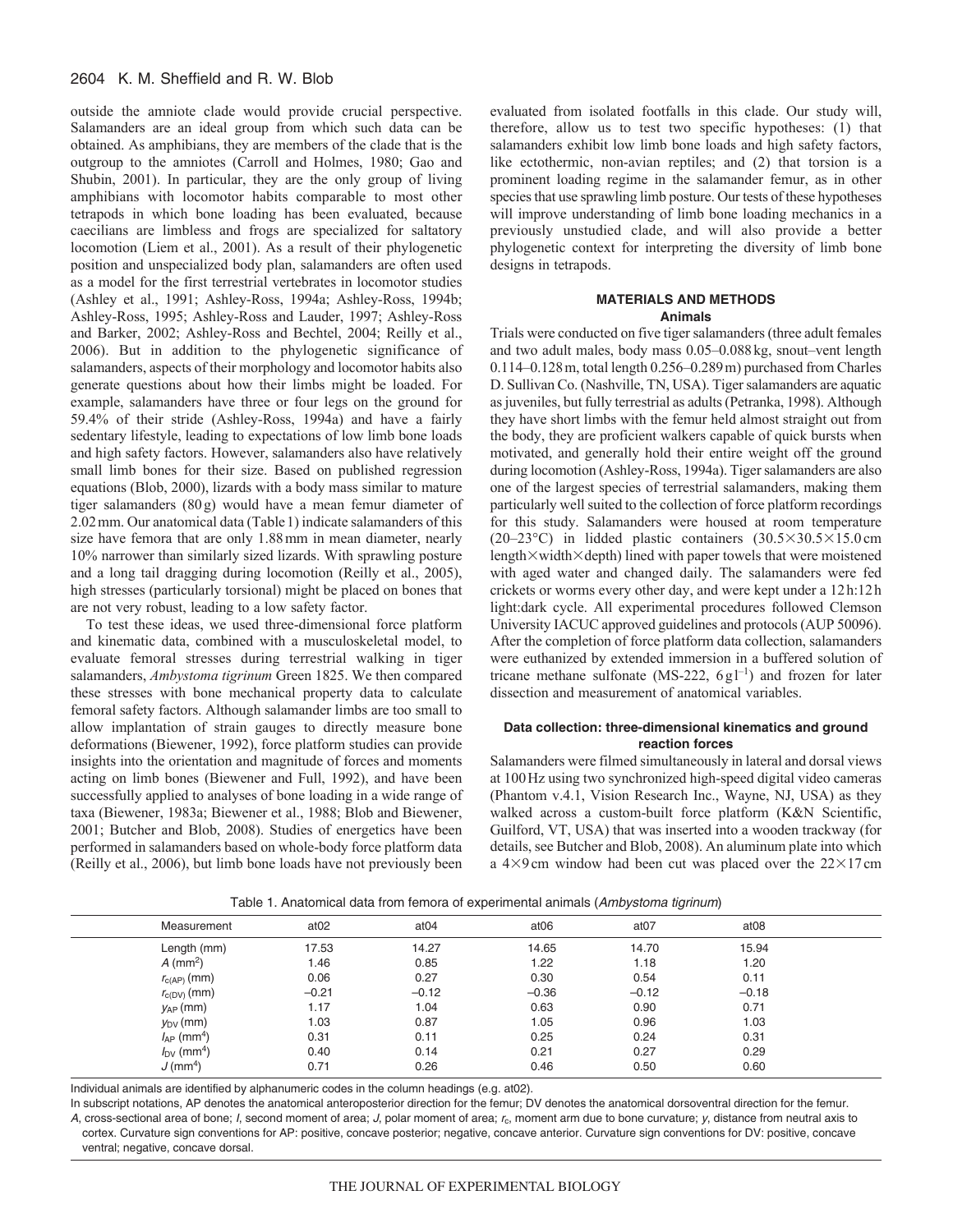surface of the force platform. This window was oriented with its shorter dimension in the direction of travel, and fitted with an aluminum insert that attached directly to the platform surface. This arrangement allowed the recording surface to be restricted to the area of the smaller insert, which increased the likelihood of recording single footfalls. The recording surface of the platform was flush with the trackway, and to prevent slippage or skin abrasion on the feet of the salamanders, the platform was covered with thin rubber and the wood of the trackway was covered with surgical drape.

Salamanders were persuaded to walk by placing an enclosure for them to hide in on the side of the force plate opposite from them and gently squeezing the base of each animal's tail. Successful trials (*N*=20–26 per animal) consisted of filming a complete isolated footfall of the right hindlimb on the plate with as little overlapping contact on the plate from the right forelimb as possible. Temperature in the trackway was maintained at 20–21.5°C, and salamanders were allowed to rest in aged water between trials to maintain hydration.

Joint and landmark positions (hip, knee, ankle, metatarsophalangeal joint, tip of digit 4 and two body midline points dorsal to the hip) were digitized from both lateral and dorsal AVI video files for each trial using a modification of the public domain NIH Image program for Macintosh (QuickImage, developed by J. Walker; available at http://www.usm.maine.edu/~walker/software.html). Because of difficulty in getting paint markers to adhere to the damp, rubbery skin of salamanders, and concerns about chemical toxicity across their highly permeable skin, landmark locations were tracked by visual inspection of joint centers of rotation during the animation of video frames, aided by distinctive color patches on the animals. For trials with fewer than 40 video frames, every frame was digitized, whereas for trials with 40 or more frames, every second frame was digitized, yielding an effective framing frequency of 50Hz. The resulting coordinate data files were then calibrated and corrected for parallax using custom programs written in MATLAB (v.7.2.0; The MathWorks Inc., Natick, MA, USA). Data from all traces were then smoothed and normalized to the same duration (101 points) by fitting quintic splines to the traces (Walker, 1998) using QuickSAND software (developed by J. Walker; available at http://www.usm.maine. edu/~walker/software.html).

Our force platform allowed resolution of the ground reaction force (GRF) into vertical, anteroposterior and mediolateral components; specifications of the platform, amplifiers and data-acquisition system were reported in a previous paper (Butcher and Blob, 2008). Force data were collected at 5000Hz using a custom LabVIEW (v. 6.1; National Instruments, Austin, TX, USA) routine. Amplifier gains were adjusted appropriately for the small body mass of the salamanders to maximize the sensitivity of GRF resolution. Force calibrations were performed daily in all three dimensions, and crosstalk was negligible between force channels. The natural, unloaded frequencies of the platform were 190Hz in all three directions, sufficiently greater than the stride frequencies of the salamanders  $(\sim)$  Hz), to avoid confounding the signal produced by the GRF.

To synchronize the force traces with video data, a trigger was pressed during recordings that simultaneously lit an LED visible in the video frame and produced a 1.5V pulse in the force trace. For the period of foot contact with the plate, each component of the force trace (vertical, anteroposterior and horizontal, calibrated to N) was smoothed and normalized to 101 points (the same number as for kinematic data) using a quintic spline algorithm (Walker, 1998) implemented in QuickSAND software as described previously. Following protocols of previous studies (Blob and Biewener, 2001; Butcher and Blob, 2008), the point of application of the GRF was initially calculated as half the distance between the toe and the ankle; as the heel lifted from the force platform, the point of application was recalculated for each frame as half the distance between the toe and the most posterior part of the foot in contact with the platform. By the end of support, the GRF was applied at the toe, reflecting an anterior shift in the GRF typical during stance phase (Carrier et al., 1994). This approach to evaluating the GRF point of application was used for consistency with previous force-platform studies of sprawling taxa; any error in the assignment of GRF origin should be limited because of the small size of salamander feet.

Steps of the right hindlimb (*N*~20 per animal) were selected for analysis. Although many trials contained some overlap of the forelimb and hindlimb on the plate at the same time, the trials that were chosen for analysis had a minimal amount of overlap and were as close to isolated footfalls as possible. Animal speed for each trial was calculated  $(ms^{-1})$  by differentiating the cumulative displacement of a body landmark in QuickSAND, and then normalizing speeds by body length  $(BLs^{-1})$ , with BL defined as total length) for comparisons among individuals. After synchronizing force and limb position data, a custom MATLAB routine was used to calculate GRF components and the joint moments they induce, ultimately allowing evaluation of femoral stresses (see below). Inertial and gravitational moments about the hindlimb joints were assumed to be negligible in our analyses. These are typically small relative to the moments produced by the GRF during stance, and should be particularly so for salamanders in which the limbs are both short and small in mass relative to the body (Alexander, 1974; Biewener, 1983a; Biewener and Full, 1992).

#### **Bone stress analyses**

To simplify analyses of stresses in the femur, forces acting on the hindlimbs of salamanders (Fig.1) were resolved into a frame of reference defined by the anatomical planes of the limb segments following designations for sprawling animals outlined in previous studies (Blob and Biewener, 2001; Butcher and Blob, 2008). Briefly, the anteroposterior (AP) plane was defined as the plane including the long axes of the tibia and femur. The dorsoventral (DV) plane was defined as the plane including the long axis of the femur that is perpendicular to the AP plane. The mediolateral (ML) plane was defined as the plane including the long axis of the tibia that is perpendicular to the AP plane. Thus, the knee and ankle joints flex and extend within the anatomical AP plane. Following this convention, the direction of a motion or force is not the same as the plane in which the motion or force occurs; for example, a dorsally directed force (tending to abduct the femur) would lie within the AP plane rather than the DV plane (Blob and Biewener, 2001).

Details of calculations and equations involved in bone stress analyses closely followed those previously published for reptiles (Blob and Biewener, 2001; Butcher and Blob, 2008). Briefly, femoral stresses were calculated at mid-shaft, where bending moments are typically highest (Biewener and Taylor, 1986), and were derived from free body diagrams of the distal half of the femur (Alexander, 1974; Biewener et al., 1983; Beer and Johnston, 1997). Thus, only forces acting on the distal half of each bone, including the GRF and forces exerted by muscles spanning the mid-shaft of the femur (Fig.1; Table2), entered directly into calculations of peak bending stress (Blob and Biewener, 2001; Butcher and Blob, 2008).

To estimate muscle forces, we assumed the limb joints to be in static rotational equilibrium (Alexander, 1974; Biewener, 1983a; Biewener and Full, 1992) and, initially, that the only muscles active at a joint were those that counteract the rotational moment of the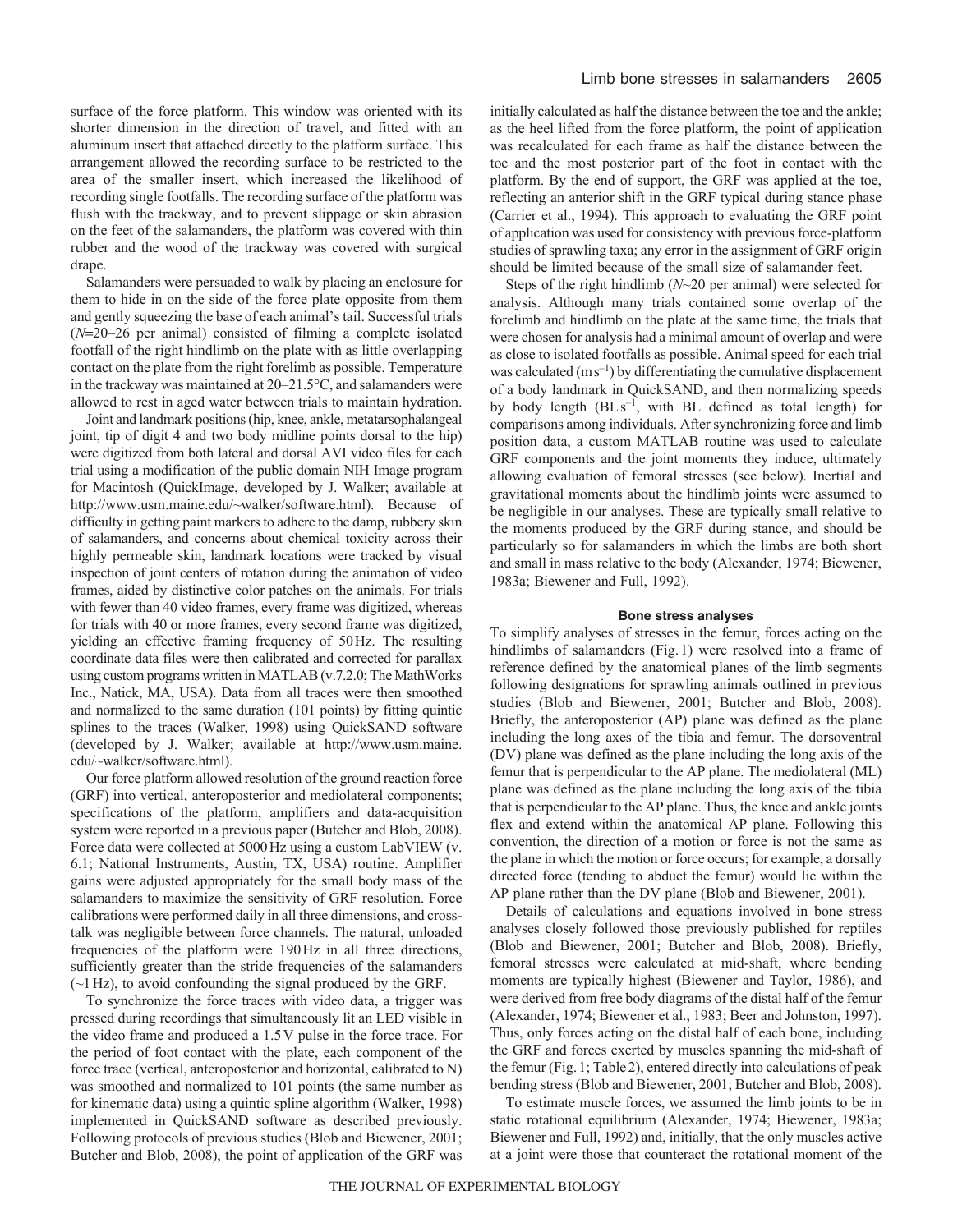

Fig. 1. Sketch (right lateral view) of the hindlimb skeleton of the tiger salamander, Ambystoma tigrinum, illustrating the lines of action of the major muscle groups contributing to stresses in the femur during the stance phase of terrestrial locomotion. Rotational forces exerted by the caudofemoralis were not calculated (see Materials and methods).

GRF. With these assumptions, muscle forces  $(F<sub>m</sub>)$  required to maintain joint equilibrium can be calculated as:

$$
F_{\rm m} = R_{\rm GRF} \times \rm GRF / r_{\rm m}, \qquad (1)
$$

where  $R_{GRF}$  is the moment arm of the GRF about the joint (calculated in the custom MATLAB routines noted previously) and *r*<sup>m</sup> is the moment arm of the muscles countering the GRF moment (Alexander, 1974; Biewener 1983a; Biewener, 1989). When multiple muscles were active to counteract the GRF moment at a joint, a weighted mean moment arm was calculated for the group based on the physiological cross-sectional areas (PCSA) of each muscle, which are assumed to be proportional to the forces they exert (Alexander, 1974; Biewener and Full, 1992). Muscle moment arms were measured with digital calipers during specimen dissections with the limbs held in a midstance position; PCSAs (Table2) were calculated following published protocols (Biewener and Full, 1992).

Our model of muscle forces placing stress on the femur included extensors of the ankle, flexors and extensors of the knee, and femoral adductors and retractors (Fig.1; see Appendix). Because the GRF exerts a flexor moment at the ankle for much of stance (see Results), the ankle extensors were the primary muscles considered at this joint for which forces were evaluated. Anatomical relationships (Ashley et al., 1991; Ashley-Ross, 1992) and electromyographic (EMG) data (Ashley-Ross, 1995) indicate that two muscles are in positions suitable to extend the ankle (i.e. plantarflex the foot): the ischioflexorius (ISF) and the flexor primordialis communis (FPC). Both were considered to be active as ankle extensors in this study.

Evaluating the forces exerted by muscles spanning the femur is complicated because multiple muscle groups cross the hip and knee joints. Details of our model, modified from those previously published for iguanas and alligators (Blob and Biewener, 2001) and turtles (Butcher and Blob, 2008) are presented in the Appendix, but it is based on the following key features: (1) muscles are assumed to act in the same anatomical plane throughout contact; (2) four muscles [caudalipuboischiotibialis (CPIT), caudofemoralis (CDF), iliofemoralis (ILFM) and ISF] are in positions to contribute to retractor moments at the hip, but only the ISF spans the length of the femur (Fig.1) and is likely to contribute to midshaft femoral stresses; (3) hip adductor muscles [puboischiotibialis (PIT), pubotibialis (PTB) and puboischiofemoralis externus (PIFE)] counter the abductor moment of the GRF at the hip, with all three spanning the midshaft and bending the femur to place its ventral cortex in compression; and (4) neither of the knee extensor muscles on the dorsal aspect of the femur [iliotibialis anterior (ILTA) and posterior (ILTP)] have a consistent, primary phase of activity during stance in salamanders (Ashley-Ross, 1995), so flexor moments at

|  | Table 2. Anatomical data from hindlimb muscles of experimental animals (A. tigrinum) |
|--|--------------------------------------------------------------------------------------|
|--|--------------------------------------------------------------------------------------|

|             | at <sub>02</sub> |                          | at <sub>04</sub>                                 |     |                | at <sub>06</sub>                                       |     |                         | at <sub>07</sub>            |     |          | at <sub>08</sub>                                 |     |             |                             |
|-------------|------------------|--------------------------|--------------------------------------------------|-----|----------------|--------------------------------------------------------|-----|-------------------------|-----------------------------|-----|----------|--------------------------------------------------|-----|-------------|-----------------------------|
| Muscle      | A                | $\theta$                 | $r_{\rm m}$                                      | Α   | $\theta$       | $r_{\rm m}$                                            | Α   | $\theta$                | $r_{\rm m}$                 | Α   | $\theta$ | $r_{\rm m}$                                      | Α   | $\theta$    | $r_{\rm m}$                 |
| Hip         |                  |                          |                                                  |     |                |                                                        |     |                         |                             |     |          |                                                  |     |             |                             |
| retractors  |                  |                          |                                                  |     |                |                                                        |     |                         |                             |     |          |                                                  |     |             |                             |
| <b>CPIT</b> | 5.2              | $\overline{\phantom{0}}$ | 8.5 <sup>h</sup>                                 | 3.6 | $\overline{0}$ | 8.6 <sup>h</sup>                                       | 7.0 | $\overline{\mathbf{0}}$ | 6.2 <sup>h</sup>            | 5.2 | $\Omega$ | 6.6 <sup>h</sup>                                 | 6.0 | $\mathbf 0$ | 4.2 <sup>h</sup>            |
| <b>CDF</b>  | 6.2              | $\overline{0}$           | 4.1 <sup>h</sup>                                 | 4.5 | $\Omega$       | 3.4 <sup>h</sup>                                       | 9.4 | $\overline{0}$          | 6.2 <sup>h</sup>            | 6.8 | $\Omega$ | 4.3 <sup>h</sup>                                 | 6.6 | 0           | 10.0 <sup>h</sup>           |
| <b>ILFM</b> | 3.8              | $\overline{0}$           | 3.6 <sup>h</sup>                                 | 5.7 | $\mathbf 0$    | 1.3 <sup>h</sup>                                       | 3.5 | $\overline{0}$          | 2.2 <sup>h</sup>            | 4.2 | $\Omega$ | $1.4^h$                                          | 1.1 | 0           | 9.9 <sup>h</sup>            |
| Hip         |                  |                          |                                                  |     |                |                                                        |     |                         |                             |     |          |                                                  |     |             |                             |
| adductors   |                  |                          |                                                  |     |                |                                                        |     |                         |                             |     |          |                                                  |     |             |                             |
| <b>PIFE</b> | 10.2 15          |                          | 4.9 <sup>h</sup>                                 | 5.9 | 10             | 4.9 <sup>h</sup>                                       | 1.3 | 10                      | 2.3 <sup>h</sup>            | 1.1 | 15       | 2.0 <sup>h</sup>                                 | 8.5 | 15          | 1.7 <sup>h</sup>            |
| <b>PIT</b>  | 11.1             | - 15                     | $3.3^h$ , $2.6^k$                                | 8.2 | 10             | $2.4^h$ , 1.8 <sup>k</sup>                             | 1.3 | 10                      | $1.6^h$ , $2.9^k$           | 1.3 | 15       | $0.9^h$ , $2.9^k$                                | 1.3 | 10          | $4.0h$ , $3.5k$             |
| PTB         | 2.3              | 10                       | $2.0^h$ , $1.8^k$                                | 2.1 | 10             | $0.9^h$ , $2.5^k$                                      | 4.1 | 10                      | $1.4^h$ , $1.1^k$           | 5.7 | 10       | $1.5^h$ , $2.3^k$                                | 3.6 | 10          | $2.1^h$ , $3.2^k$           |
| Ankle       |                  |                          |                                                  |     |                |                                                        |     |                         |                             |     |          |                                                  |     |             |                             |
| extensors   |                  |                          |                                                  |     |                |                                                        |     |                         |                             |     |          |                                                  |     |             |                             |
| <b>ISF</b>  | 1.9              |                          | 15 $7.2^h$ , 5.1 <sup>k</sup> , 1.7 <sup>a</sup> | 1.7 | 15             | $8.0^{\text{h}}$ , 2.6 <sup>k</sup> , 0.8 <sup>a</sup> | 2.4 | 15                      | $6.8^h$ , $3.1^k$ , $2.1^a$ | 2.7 |          | 15 $8.5^h$ , 4.2 <sup>k</sup> , 2.2 <sup>a</sup> | 2.1 | 10          | $6.3^h$ , $6.1^k$ , $3.0^a$ |
| <b>FPC</b>  | 9.0              | $\mathbf 0$              | $1.1^k$ , $1.7^a$                                | 5.9 | $\mathbf 0$    | $0.4^k$ , 1.0 <sup>a</sup>                             | 6.3 | $\overline{0}$          | $1.7^k$ , $0.6^a$           | 4.8 | $\Omega$ | $1.1^k$ , $1.5^a$                                | 8.9 | $\mathbf 0$ | $0.7^k$ , $1.3^a$           |

Individual animals are identified as in Table 1.

A, cross-sectional area of muscle (mm<sup>2</sup>);  $\theta$ , angle between the muscle and the long axis of the femur (deg);  $r_m$ , moment arm of the muscle (mm) about the joint indicated by the superscript letter (a, ankle; h, hip; k, knee); CPIT, caudopuboischiotibialis; CDF, caudofemoralis; ILFM, iliofemoralis; PIFE, puboischiofemoralis externus; PIT, puboischiotibialis; PTB, pubotibialis; ISF, ischioflexorius; FPC, flexor primordialis communis.

Peak stresses were determined from force platform loading data; N=number of steps analyzed.

Values are means  $\pm$  s.e.m.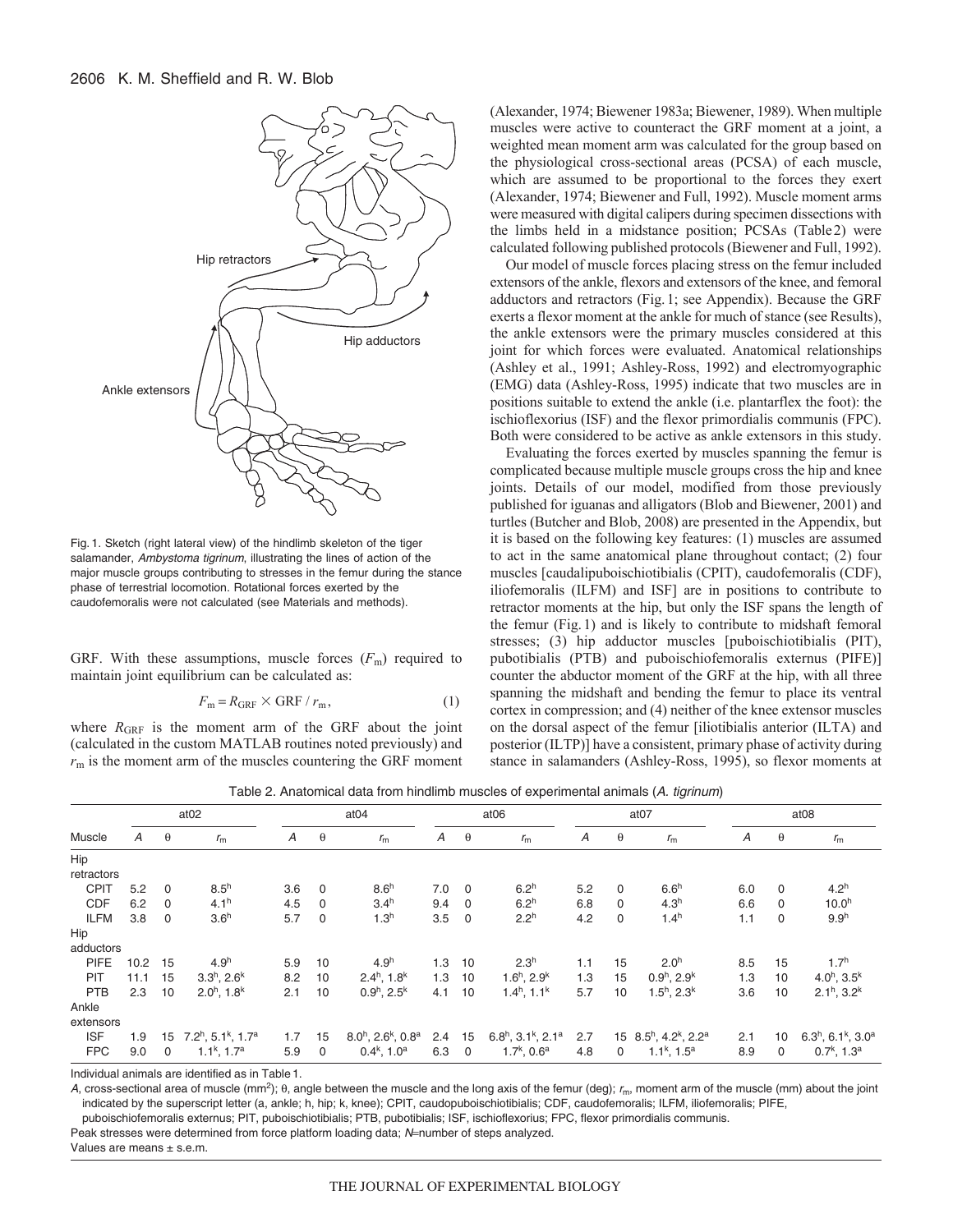the knee must be countered by joint connective tissue and shank muscles originating from the distal femur. As a result, knee extensors were not considered to counter femoral bending induced by the hip adductors, as reptilian models have typically suggested (Blob and Biewener, 2001; Butcher and Blob, 2008). The model we apply in this study thus accounts for known patterns of muscle action to the extent possible. Muscle force calculations were made for each of the 101 time increments for each trial using the custom MATLAB analysis routine.

Muscular contributions to femoral torsion (i.e. shear stresses) were not estimated. The muscle that is likely the primary femoral rotator in salamanders, the caudofemoralis, inserts ventrally on the femur and, thus, would augment the rotational moment imposed by the GRF. Therefore, calculations of the rotational force exerted by this muscle based on equilibrium equations cannot be made without further assumptions about the activity of antagonist muscles. Rather than make such assumptions, the torsional stress induced by the GRF alone was calculated as a minimum estimate (Blob and Biewener, 2001; Butcher and Blob, 2008).

After calculating muscle force estimates, bending moments and axial and bending stresses were calculated following published methods (Biewener, 1983a; Biewener and Full, 1992; Beer and Johnston, 1997), with modifications for three-dimensional analysis (Blob and Biewener, 2001; Butcher and Blob, 2008). Anatomical measurements of linear and angular variables (Table 1) were measured from digital photographs of the femur of each salamander. Cross-sectional anatomical variables (cross-sectional area, second moments of area and polar moment of area; Table1) were calculated from digital photographs of mid-shaft sections cut from each bone, traced in Microsoft PowerPoint and then input into a custom NIH Image analysis macro (Lieberman et al., 2003). Bending moments and stresses were calculated for perpendicular DV and AP directions (Blob and Biewener, 2001), and accounted for bending induced by axial forces due to the moment arm of bone curvature,  $r_c$  (Biewener 1983a; Biewener, 1983b). Net bending stress magnitude at the midshaft of the femur was calculated as the vector sum of bending stresses in the DV ( $\sigma_{b/DV}$ ) and AP ( $\sigma_{b/AP}$ ) directions (Blob and Biewener, 2001; Butcher and Blob, 2008), allowing the orientation of peak bending stress to be calculated as:

$$
\alpha_{b/net} = \tan^{-1}(\sigma_{b/DV} / \sigma_{b/AP}), \qquad (2)
$$

where  $\alpha_{b/net}$  is the angular deviation of peak stress from the anteroposterior axis. The net neutral axis of bending is perpendicular to the axis of peak stress. Net longitudinal stresses at the points of peak tensile and compressive bending were then calculated as the sum of axial and bending stresses. Torsional stress  $(\tau)$  due to the GRF was calculated as:

$$
\tau = T\left(y_t / J\right),\tag{3}
$$

where *T* is the torsional moment applied to the bone by the GRF (determined from the magnitude of the resultant GRF and its orthogonal distance from the long axis of the femur),  $y_t$  is the distance from the centroid of the bone to its cortex and *J* is the polar moment of area (Wainwright et al., 1976). For each animal, *y*<sup>t</sup> was calculated as the mean of the *y* values from the perpendicular anatomical directions (Table 1).

#### **Mechanical property tests and safety factor calculations**

Femora were removed from salamanders during dissection and dried at room temperature for 48–72h before being embedded in an epoxy plug. Once the plug was dry, it was cut in half through the midshafts of the bones (Buehler IsoMet Low Speed Saw, Lake Bluff, IL, USA). The section of the plug containing the distal halves of the limb bones was polished (Buehler Ecomet III Variable Speed Grinder-Polisher) in preparation for testing of hardness values using a microindenter (Buehler Micromet 5101). The indenter used a diamond tip to make three small indentations in the cortex of each bone. The dimensions of these indentations were then averaged for each individual, and this value was used to calculate the Vickers hardness  $(H_V)$  of the bone according to equations provided by the manufacturer. Hardness values were then entered into a linear regression equation (Wilson et al., 2009) derived from data for cortical bone specimens from four taxa from diverse lineages that were reported by Hodgskinson et al. (Hodgskinson et al., 1989). This allowed calculation of tensile yield strength  $(\sigma_v)$ :

$$
\sigma_{y} = 32.571 + 2.702\overline{H}_{V}.
$$
 (4)

This linear equation was used  $(R^2=0.9)$ , rather than a quadratic equation with a higher  $R^2$  also reported by Wilson et al. (Wilson et al., 2009), because it provided a simpler prediction of the correlation between hardness and tensile yield strength (i.e. there were no first principles reasons to predict a quadratic relationship), and because the quadratic relationship predicted decreasing values of yield strength among the higher values of hardness obtained from bone specimens, for which a mechanical explanation was not apparent. As with any values obtained from a predictive regression, our estimates of tensile yield strength based on converted values of hardness may incur error, but the high  $R^2$  of the regression that we employed indicates that such error was minimized to the extent possible.

To help assess whether data from this species are typical across salamanders, values obtained from tiger salamander femora were supplemented with data obtained from four femora of an additional species of salamander, *Desmognathus quadramaculatus* (Holbrook 1840), supplied by private collectors. *Desmognathus quadramaculatus* also readily walks on land, but spends more time in water than *A. tigrinum* and belongs to a different clade (Plethodontidae, rather than Ambystomatidae) (Petranka, 1998), diversifying the range of salamander taxa for which limb bone mechanical property data are available.

Safety factors for salamander femora were calculated as the ratio of tensile yield stress to the peak tensile locomotor stress. Mean safety factors were calculated using the mean values for peak yield stress and peak locomotor stress across all individuals. 'Worst-case' safety factors were calculated using the mean yield stress minus two standard deviations and the mean peak tensile stress plus two standard deviations (Blob and Biewener, 1999; Blob and Biewener, 2001; Butcher and Blob, 2008).

Mean values are presented ±s.e.m.

## **RESULTS**

## **Overview of stance phase kinematics**

Tiger salamanders use a diagonal-couplet, lateral sequence walk (Hildebrand, 1975; Ashley-Ross, 1994a). Salamander hindlimb kinematics have been described in detail for another highly terrestrial species, *Dicamptodon tenebrosus* (Ashley-Ross, 1994a), and will be summarized only briefly here for *A. tigrinum* (walking at  $0.126 \pm 0.005$  ms<sup>-1</sup>,  $0.45 \pm 0.02$  BL<sup>-1</sup>). At the beginning of stance, the femur is oriented near parallel to the ground (defined as 0deg) with the hip slightly adducted  $(-12 \pm 1 \text{ deg}; \text{ Fig. 2})$ . The femur is also in a protracted position at the beginning of stance  $(23\pm5)$  deg, where 0deg is perpendicular to the long axis of the body) whereas the proximal tibia is oriented posteriorly (i.e. knee posterior to ankle) by  $-33\pm1$  deg (vertical=0 deg) and medially by  $-37\pm1$  deg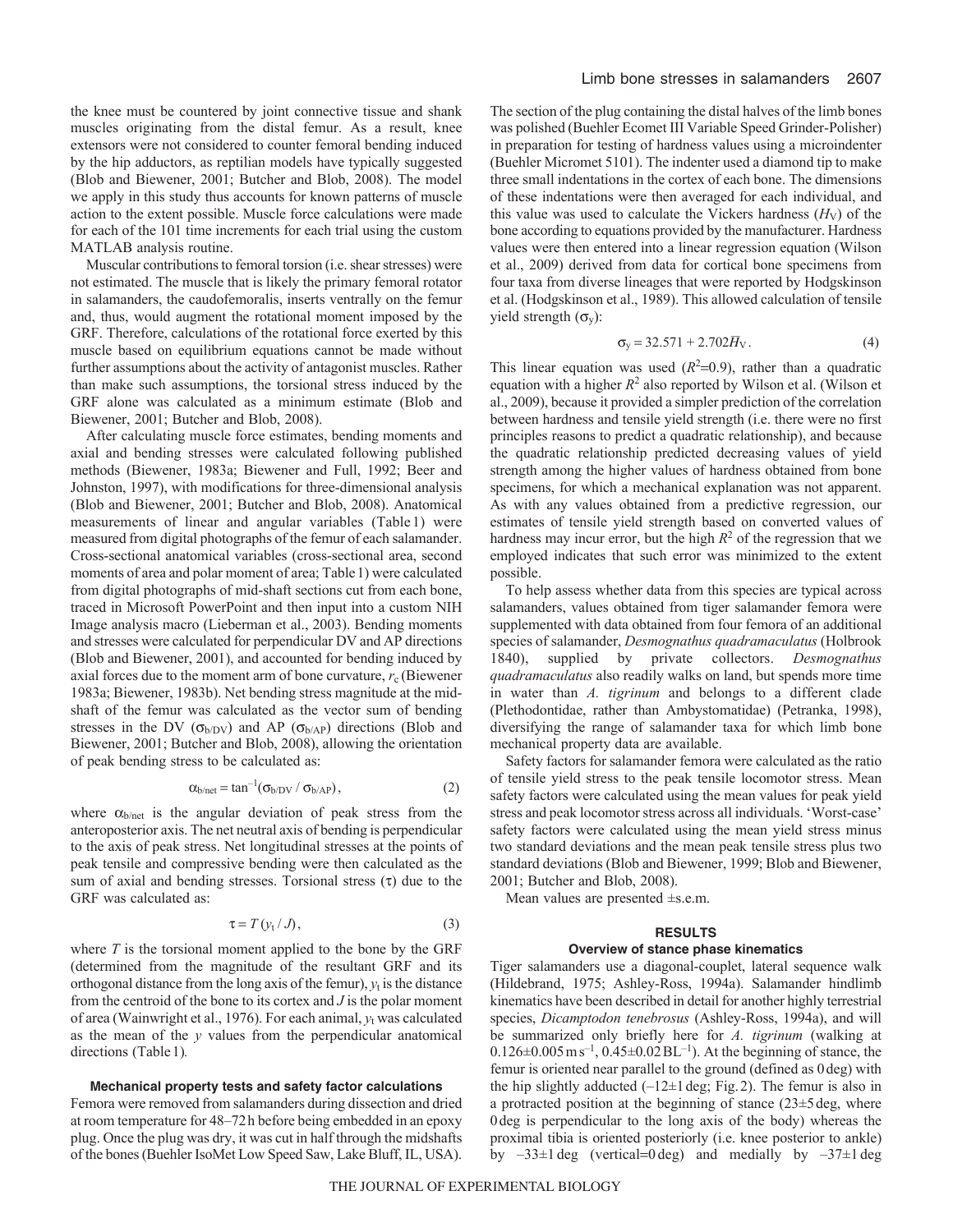

Fig. 2. Representative kinematic profiles of right hindlimb joints for tiger salamanders during a walking step over a force platform. Top to bottom: femoral (hip) protraction (Pro.)/retraction (Ret.) angle, femoral (hip) abduction (Ab.)/adduction (Add.) angle, knee angle and ankle angle (Ext., extension; Flex., flexion). Kinematic profiles represent mean ± s.e.m. angles averaged across all five salamanders (N=20-26 trials per individual, 118 total steps per data point). Note that y-axis scales differ for these plots to provide increased resolution for smaller angles.

(vertical=0 deg). Foot posture is plantigrade, with the digits pointing forward or slightly laterally. The femur retracts through a range of nearly 70deg during stance. It is also abducted by approximately 10deg to an essentially horizontal orientation by midstance before adducting nearly back to its starting position by the end of stance (Fig.2). The knee and ankle joints initially flex as they begin supporting the weight of the body during stance, but then re-extend as the salamander pushes off the substrate (Fig.2), causing the tibia to approach a nearly horizontal (90deg) AP orientation.

## **GRF magnitude and orientation**

The GRF is oriented upward, anteriorly and medially throughout almost all of stance phase, with the vertical component considerably larger in magnitude than both the AP and ML components (Fig.3). The net GRF reaches peak magnitude just over a quarter of the way through the stance (pooled mean: 33.4±1.5%; Table3). Peak net GRF magnitude averaged 0.50±0.01BW across all five salamanders, with an essentially vertical orientation through the middle 20–40% of the contact interval (pooled mean at peak net GRF: AP angle,  $13.5\pm1.6$  deg; ML angle,  $-7.6\pm0.7$  deg; 0 deg=vertical in both directions, with positive values indicating anterior and lateral inclinations; Table3; Fig.3B,C).

The femur begins the step in a protracted and depressed position. Similar to patterns described in reptiles (e.g. Butcher and Blob, 2008), the hip joint moves anteriorly as the femur is retracted throughout the contact interval and the femur moves anteriorly relative to the foot. Because of the protracted initial orientation of the femur and the lateral placement of the foot, the nearly vertical net GRF vector is disposed posterior to the long axis of the femur for much of stance (Fig. 3). Because of this vertical GRF orientation and the nearly horizontal orientation of the femur (Fig. 2), the net GRF vector is directed at almost a right angle to the femur for most of the step, increasing to a mean of 98.1±1.5 deg across all five salamanders at peak net GRF magnitude (Table 3). Considering the near vertical orientation of the GRF vector and rotation of the femur about its long axis (counterclockwise when viewing the right femur from its proximal end; Fig.4), femoral bending that is initially DV (i.e. about an axis close to the anatomical AP axis, with the neutral axis <45deg from AP) would shift toward AP bending (i.e. about an axis close to the anatomical DV axis) over the course of the step.

## **Moments of the GRF about hindlimb joints**

The GRF exerts moments in a consistent direction throughout stance for most hindlimb joints. Because of its position anterior to the ankle, the GRF tends to dorsiflex the ankle for nearly all of stance phase, except at the very end as the foot is lifted from the ground (Fig.4). To counter this moment, ankle extensor muscles would need to be active. Similarly, the GRF exerts a knee flexor moment at the knee for nearly all of stance, reaching a maximum at approximately 20% of the contact interval (Fig.4). The upward orientation of the GRF also leads to a consistent abductor moment at the hip that increases rapidly after toe-down and reaches a maximum at 20–30% stance (Fig.4). This moment would require activity by femoral adductors to maintain equilibrium. Patterns for the AP moment at the hip differ somewhat from the others described, as there is a shift from an early retractor moment to a protractor moment later in stance (Fig.4). However, this moment is at its lowest magnitude when the GRF is at its peak between 20 and 40% of stance (Figs3, 4).

The GRF also exerts torsional moments on the femur (Fig.4). As the GRF initially acts posterior to the long axis of the femur during stance, it exerts a moment that rotates the long axis of the femur anteriorly or inwardly (i.e. counterclockwise if viewing the right femur from its proximal end). However, like the anteroposterior moment at the hip, this moment changes direction as the hip moves over the foot and the femur retracts during stance. Torsional moments increase to a maximum at between 25 and 35% of the contact interval, similar to the timing of maximal hip abductor and knee flexor moments. After this maximum, the torsional moment decreases until approximately 90% stance, at which point the GRF exerts a rotational moment on the femur in the opposite direction (i.e. clockwise if viewing the right femur from its proximal end; Fig.4).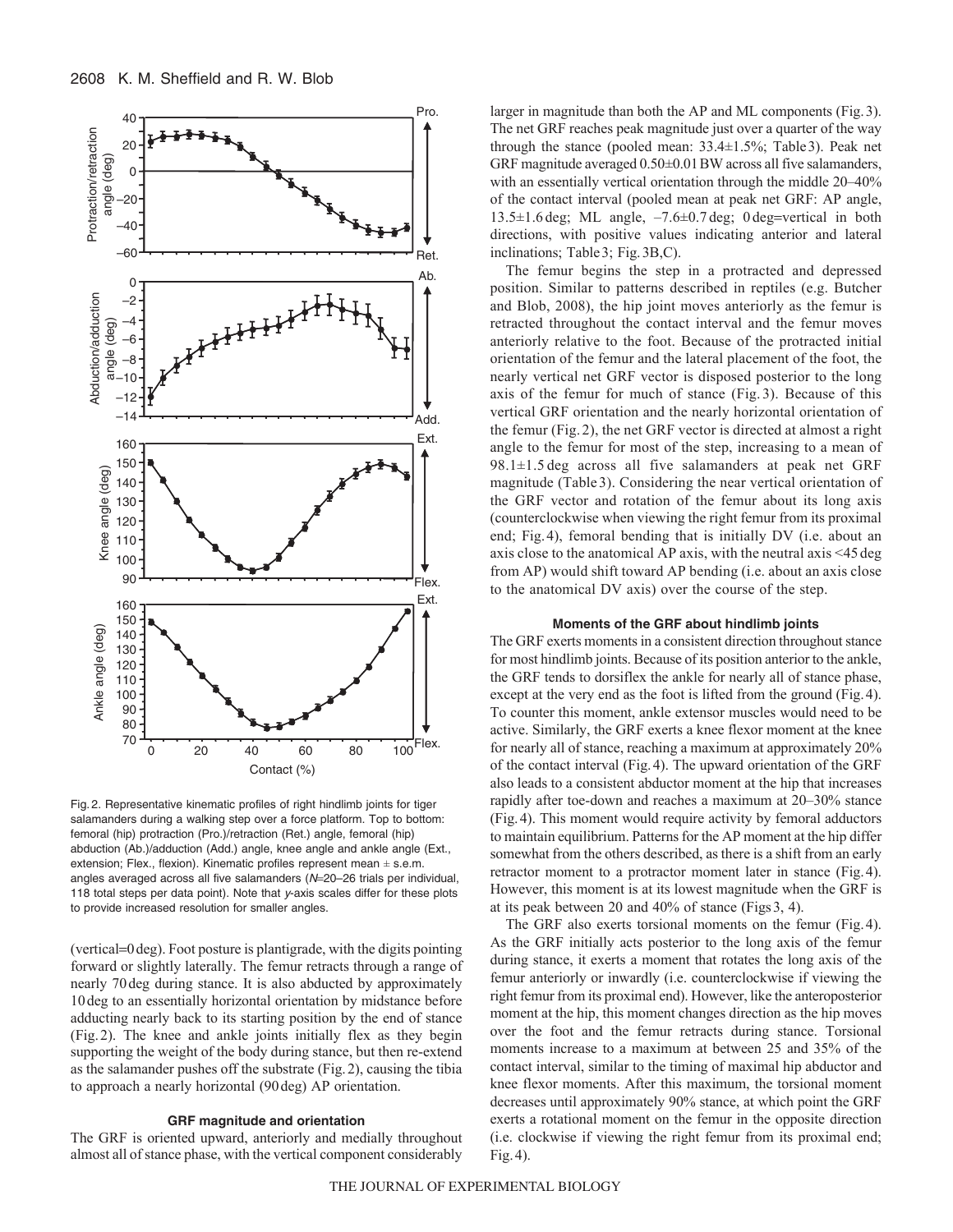

Fig. 3. Mean ground reaction force (GRF) dynamics for the right hindlimb of tiger salamanders. All plots show means  $\pm$  s.e.m. averaged across all five salamanders (N=20-26 trials per individual, 118 total steps per data point). (A) Vertical, anteroposterior (AP) and mediolateral (ML) GRF components in body weight (BW), with positive values indicating upward, anterior and lateral forces, respectively. y-axis scales differ for these plots to provide increased resolution for the small AP and ML forces. All trials were normalized to the same duration, allowing values to be graphed against the percentage of time through the stance. (B) Limb segment positions at the mean time of peak net GRF (33% contact) during a representative step by A. tigrinum, with the direction and magnitude of the GRF vector illustrated. The femur is highlighted by bold lines; note that it is foreshortened in lateral view. A, ankle; H, hip; K, knee. (C)AP and ML orientations of the net GRF vector. AP angles were determined relative to vertical at 0 deg (90 deg indicates GRF horizontal, pointing forward; <0 deg indicates posteriorly directed GRF). ML angles were determined relative to vertical at 0 deg (negative values indicate medially directed GRF).

## **Femoral stresses**

Because of the large moments exerted by the GRF in the abductor direction at the hip, as well as about the other hindlimb joints, hindlimb muscles appear to exert large forces that make substantial contributions to DV bending stresses in the femur (Fig. 5). Contraction of the adductor muscles and the external action of the GRF exert DV bending stresses on the femur in opposite directions. In contrast, among retractor muscles, only the ischioflexorius spans the length of the femur and is likely to contribute directly to femoral stress (see Appendix); however, because it represents only a small fraction of the total physiological cross-sectional area of the retractors (12.1±0.7%; Table2), it exerts little force and imposes minimal AP bending stress. Bending stresses induced by the axial component of the GRF are also quite small and have little consequence for overall loading patterns of the limb.

The femur of *A. tigrinum* is exposed to a combination of axial compression, bending and torsion. Maximum tensile and compressive stresses occurred nearly simultaneously during each

| Table 3. Mean ground reaction force (GRF) parameters for A. tigrinum at the time of peak net GRF |  |  |  |
|--------------------------------------------------------------------------------------------------|--|--|--|
|--------------------------------------------------------------------------------------------------|--|--|--|

|                           |                 | GRF             |                  |                |                 |                  |                |                |
|---------------------------|-----------------|-----------------|------------------|----------------|-----------------|------------------|----------------|----------------|
|                           | Vertical        | AP              | ML               | Peak net GRF   | Net GRF         | <b>GRF</b> femur | <b>GRF AP</b>  | <b>GRF ML</b>  |
| Individual                | (BW)            | (BW)            | (BW)             | time $(\%)$    | (BW)            | angle (deg)      | angle (deg)    | angle (deg)    |
| at <sub>02</sub> $(N=25)$ | $0.43 + 0.01$   | $0.13 \pm 0.02$ | $-0.04\pm0.02$   | $32.5 \pm 3.1$ | $0.47 + 0.01$   | $93.2 \pm 3.0$   | $16.7+2.4$     | $-5.0+2.4$     |
| at04 $(N=20)$             | $0.53 + 0.02$   | $-0.02\pm0.04$  | $-0.11 \pm 0.01$ | $34.9 + 4.1$   | $0.58 + 0.02$   | $105.7 + 2.7$    | $-0.5+4.1$     | $-11.9+1.2$    |
| at <sub>06</sub> $(N=23)$ | $0.45 \pm 0.01$ | $0.06 \pm 0.04$ | $-0.06 \pm 0.01$ | $35.1 \pm 3.6$ | $0.49 \pm 0.01$ | $101.4 \pm 2.7$  | $7.7 + 4.4$    | $-7.7 \pm 1.6$ |
| at <sub>07</sub> $(N=24)$ | $0.47 + 0.01$   | $0.11 \pm 0.02$ | $-0.05+0.01$     | $36.4 \pm 4.0$ | $0.49+0.02$     | $107.3 + 2.4$    | $13.1 \pm 2.4$ | $-6.5 \pm 1.1$ |
| at <sub>08</sub> $(N=26)$ | $0.44 \pm 0.01$ | $0.23 \pm 0.02$ | $-0.06 \pm 0.01$ | $28.8 \pm 2.0$ | $0.50 + 0.01$   | $85.5 \pm 3.3$   | $26.9 \pm 1.6$ | $-7.7 \pm 1.2$ |
| Mean                      | $0.46 + 0.01$   | $0.11 \pm 0.01$ | $-0.06 \pm 0.01$ | $33.4 \pm 1.5$ | $0.50 + 0.01$   | $98.1 \pm 1.5$   | $13.5 \pm 1.6$ | $-7.6 \pm 0.7$ |

GRF femur, angle of ground reaction force to the femur; GRF AP, anteroposterior inclination angle of GRF; GRF ML, mediolateral inclination angle of GRF. Vertical=0 deg for GRF AP and ML angles of inclination; for GRF AP, negative angles are posteriorly directed and positive angles are anteriorly directed;

for GRF ML, negative angles are medially directed.

BW, body weight.

Values are means ± s.e.m. (*N*=number of steps analyzed).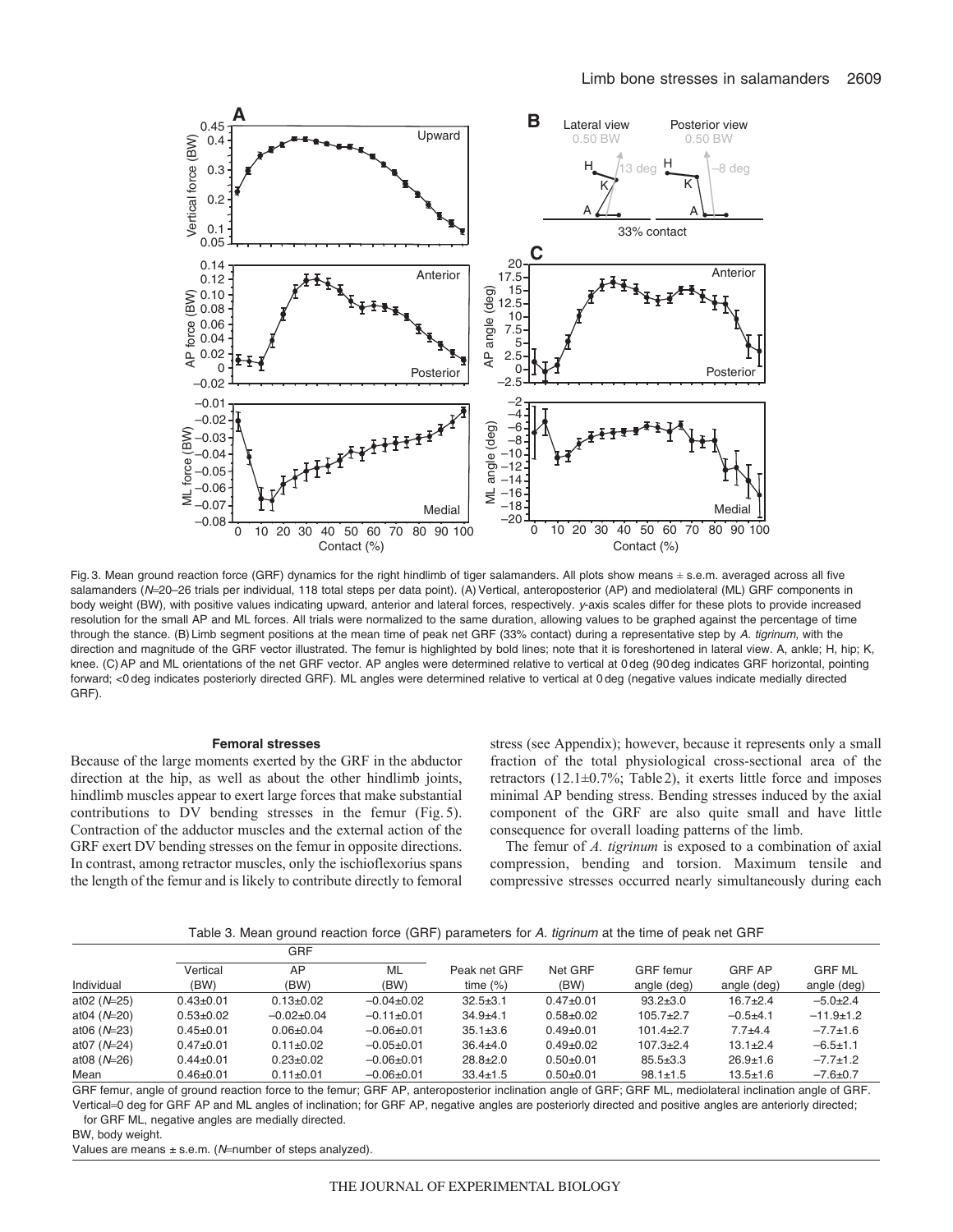

Fig. 4. Moments exerted by the GRF about the hindlimb joints and the long axis of the femur from an individual salamander. All plots show means  $\pm$ s.e.m. over N=18 trials. Note that y-axis scales differ for these plots to provide greater resolution for smaller moments. Directions of moments are labeled to the right of the figure plots. Hip AP, the GRF moment about the hip in the anatomical anterior and posterior directions; Hip DV, the GRF moment about the hip in the anatomical dorsal and ventral directions; Right prox. clock., torsional GRF moment, clockwise when viewing the right femur from the proximal end; right prox. counter., torsional GRF moment, counterclockwise when viewing the right femur from its proximal end.

step (Table4, Fig.6). The timing of peak stress varied among individuals, but generally occurred prior to midstance, just in advance of the peak magnitude of the net GRF (at a net GRF



Fig. 5. Components of bending stress in the femur induced by muscles and GRF components from an individual salamander. All data are mean  $\pm$ s.e.m. stresses over N=18 trials. Stresses plotted are those occurring on the dorsal surface for forces acting to cause dorsoventral (DV) bending, and those occurring on the anterior surface for forces acting to cause AP bending. Tensile stress is positive and compressive stress is negative. 'Muscles' indicates stresses induced by major muscle groups in the direction indicated; 'external' indicates stresses induced by the GRF acting in the direction indicated; 'axial' indicates stresses induced by the axial component of the GRF due to bone curvature in the direction indicated. AP bending stresses induced by muscles (i.e. ischioflexorius) and both AP and DV bending stresses induced by axial forces are very small and overlap along the zero line. For clarity, only stresses induced by AP axial forces are plotted.

magnitude of 0.42BW *versus* the peak net GRF at 0.50BW), when the GRF vector was oriented nearly vertically (Table4; Fig.6). The net plane of bending (i.e. angle of the neutral axis from the anatomical AP axis) shifts over the course of the step, reflecting axial rotation of the femur, but at the time of peak tensile stress (pooled mean: 29.8±2.0% contact) tended to place the anatomical 'posterodorsal' cortex in tension and the 'anteroventral' cortex in compression (Fig. 6). This distribution of loading reflects the dominance of adductor muscles and limited activity of dorsally situated knee extensors (Ashley-Ross, 1995) in our model (Fig.5; see Appendix). Because the GRF is near vertical for most of stance, shifting of the neutral axis indicates maintenance of a similar absolute direction of bending through the step.

Peak tensile and compressive stresses averaged 14.9±0.8 and –18.9±1.0MPa, respectively, across all five salamanders, with no clear correlation with speed across the limited range used by the animals in our study. Peak compressive stresses are greater than peak tensile stresses (Table 4) because axial compression (–1.9±0.1MPa) is superimposed on bending during stance. Peak femoral shear stresses averaged 4.1±0.3MPa across all five salamanders and typically occurred later during stance  $(41.5\pm2.8\%)$ contact) than peak bending stresses (Table4). As noted in the Materials and methods, these values (like those calculated for the species noted above) are minimum estimates that do not account for torsion produced by limb muscles, but instead reflect the rotational moment exerted by the GRF on salamander femora, tending to produce inward rotation during stance.

## **Material properties and safety factor calculations**

Hardness values for femora from *A. tigrinum* and *D. quadramaculatus* (46.4±1.4 and 45.3±1.3, respectively; Table5) were extremely similar, and produced nearly identical estimates of yield stress  $(157.1\pm3.7$  and  $154.9\pm3.6$  MPa, respectively) that were very similar to previous evaluations of bending strength for *A. tigrinum* (149±50.2MPa) (Erickson et al., 2002). Based on data from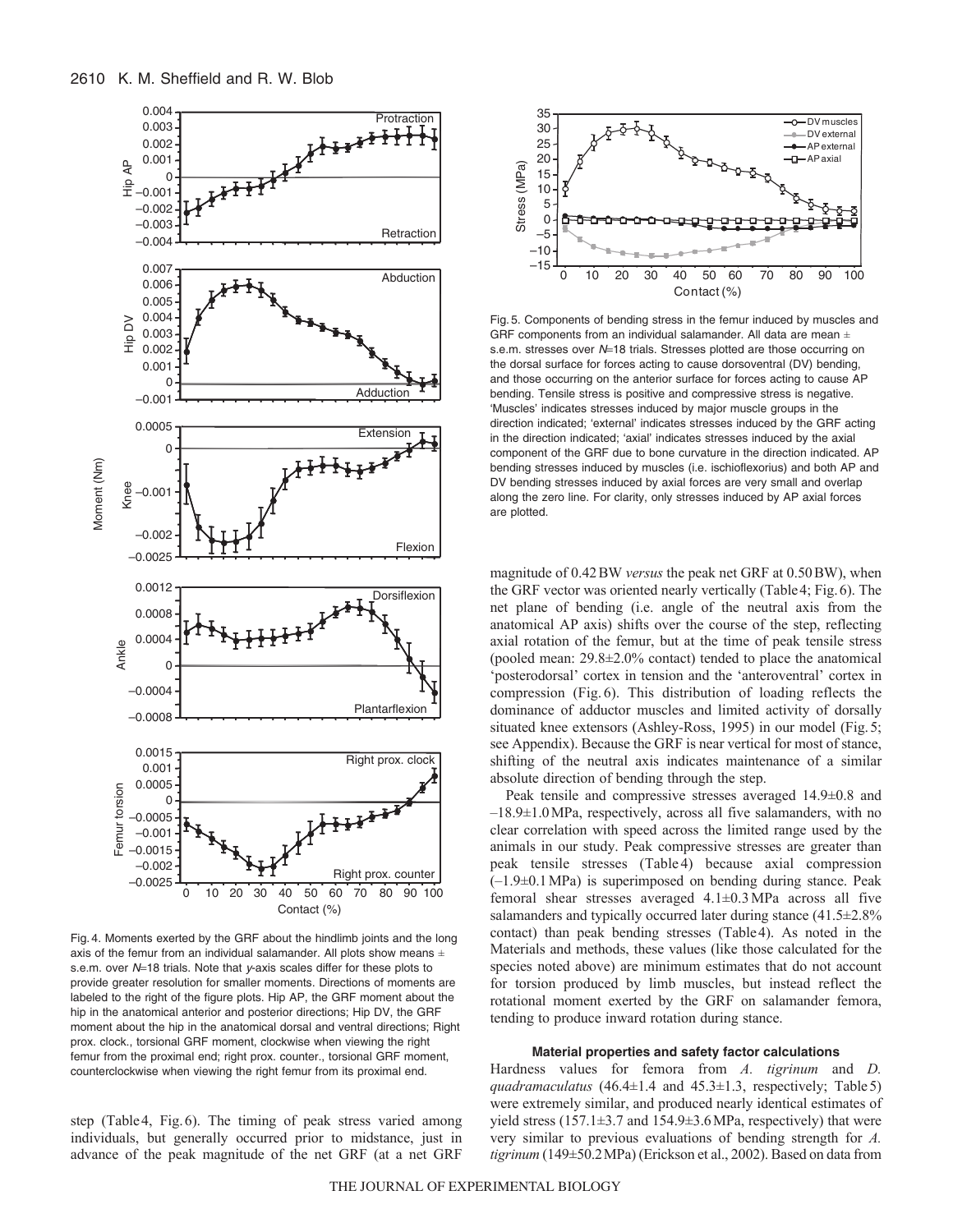Table 4. Mean peak stresses for femora of *A. tigrinum* with GRF magnitudes and orientations at peak tensile stress

|                  |     |                | Peak stress     |                |               |                |                |                | Neutral axis                        |                 |                |                 |                 |
|------------------|-----|----------------|-----------------|----------------|---------------|----------------|----------------|----------------|-------------------------------------|-----------------|----------------|-----------------|-----------------|
|                  |     | Tensile        | Comp.           | Axial          | Shear         | Peak tens.     |                |                | Peak comp. Peak shear angle from AP | Net GRF         | <b>GRF AP</b>  | <b>GRF ML</b>   | Speed           |
| Individual       | N   | (MPa)          | (MPa)           | (MPa)          | (MPa)         | time $(\%)$    | time $(\%)$    | time $(\%)$    | (deg)                               | (BW)            | angle (deg)    | angle (deg)     | $(BL S^{-1})$   |
| at <sub>02</sub> | 25  | $8.2 \pm 0.4$  | $-10.6+0.6$     | $-1.2+0.1$     | $3.3 \pm 0.2$ | $29.2 + 5.3$   | $26.4 \pm 4.9$ | $28.8 \pm 3.8$ | $-33.9+7.1$                         | $0.41 \pm 0.01$ | $10.0 + 2.3$   | $-5.0+2.5$      | $0.47 \pm 0.02$ |
| at04             | 20  | $12.2 + 1.0$   | $-14.1 \pm 0.9$ | $-0.8+0.1$     | $6.4 \pm 0.9$ | $55.6 \pm 3.0$ | $42.4 \pm 5.1$ | $32.8 + 4.8$   | $-37.4 \pm 14.5$                    | $0.49 \pm 0.03$ | $3.1 \pm 3.7$  | $-10.2 \pm 1.0$ | $0.71 \pm 0.04$ |
| at06             | 23  | $19.9 + 1.4$   | $-24.9+1.6$     | $-2.1 \pm 0.2$ | $5.2 \pm 0.4$ | $20.2 \pm 3.8$ | $22.1 \pm 3.4$ | $40.4 \pm 7.3$ | $-3.4+2.5$                          | $0.34 \pm 0.03$ | $0.9 + 4.4$    | $0.1 \pm 7.4$   | $0.48 \pm 0.02$ |
| at <sub>07</sub> | 24  | $26.3 \pm 1.8$ | $-33.4+2.2$     | $-3.5+0.2$     | $3.4 \pm 0.7$ | $21.8 + 1.9$   | $22.5 \pm 1.7$ | $53.9 \pm 7.0$ | $-8.9+2.1$                          | $0.44 \pm 0.01$ | $11.7 + 1.7$   | $-6.3 \pm 1.6$  | $0.44 \pm 0.02$ |
| at <sub>08</sub> | 26  | $8.3 \pm 0.8$  | $-11.8 + 1.0$   | $-1.7+0.2$     | $2.7 \pm 0.2$ | $26.3 \pm 3.1$ | $22.4 \pm 2.3$ | $50.4 \pm 6.4$ | $-13.7+6.2$                         | $0.43 \pm 0.02$ | $23.7 \pm 1.7$ | $-7.3 \pm 1.4$  | $0.23 \pm 0.04$ |
| Mean $\pm$       | 118 | $14.9 + 0.8$   | $-18.9+1.0$     | $-1.9+0.1$     | $4.1 \pm 0.3$ | $29.8 \pm 2.0$ | $26.6 \pm 1.7$ | $41.5 \pm 2.8$ | $-19.0+3.4$                         | $0.42 \pm 0.01$ | $10.4 \pm 1.5$ | $-5.6 \pm 1.6$  | $0.45 \pm 0.02$ |
| s.e.m.           |     |                |                 |                |               |                |                |                |                                     |                 |                |                 |                 |

Shear stresses are reported for counterclockwise rotations of the right femur as viewed from the proximal end. Axial stresses are reported at the time of peak tensile stress. Peak tension (tens.) and compression (comp.) time are shown as a percentage of stance.

Deviations of the neutral axis from the anatomical AP axis of each bone are clockwise in direction (i.e. negative angle from horizontal at 0 deg); use of this negative angle convention rather than those of our previous papers (Butcher and Blob, 2008; Butcher et al., 2008) allows continuous plotting of values in Fig. 6 (e.g. a value of –10 deg in this paper would be equivalent to a value of 170 deg in the cited studies).

BL, body length.

Vertical=0 deg for GRF AP and ML angles of inclination; for GRF AP, negative angles are posteriorly directed and positive angles are anteriorly directed; for GRF ML, negative angles are medially directed and positive angles are laterally directed.

*A. tigrinum*, the mean femoral safety factor in bending was calculated as 10.5 with a worst-case estimate of 4.5 (Table5). Femoral safety factor values in bending are generally higher than those determined for alligators and iguanas [mean: 6.7–8.0; worst-case: 4.5–3.2 (Blob and Biewener, 2001)], whereas turtles have a higher mean estimate (13.9) but lower worst-case estimate (2.8) (Butcher and Blob, 2008).

## **DISCUSSION**

**Loading regimes and magnitudes in salamander femora** Findings from salamanders confirm broad patterns that have emerged from studies of bone loading across tetrapod lineages. Like other sprawling tetrapods in which limb bone loading has been evaluated [iguanas and alligators (Blob and Biewener, 1999; Blob



Fig. 6. (A) Maximum tensile ( $\sigma$ <sub>t</sub>, open circles) and compressive ( $\sigma$ <sub>c</sub>, filled circles) stresses acting in the right femur and neutral axis angle from the anatomical AP axis of the femur from an individual salamander. Plots show means ± s.e.m. over N=18 trials. Frame stills show limb position at the time of maximum tensile stress (left image) and at 50% of the way through stance (right image). Solid vertical lines mark the relative timing of these events. (B)Schematic cross-sections of a right femur illustrating neutral axis orientations for bending (red line and values) at peak tensile stress (upper) and 50% of the way through stance (lower), matching the time of the second image shown in A. Neutral axis is illustrated offset from the centroid (dark circle) because of axial compression superimposed on bending loads. Mean rotation of the neutral axis over the course of a walking step indicates that the 'anteroventral' cortex of the femur experiences compression (shaded) and the 'posterodorsal' cortex experiences tension (unshaded). The curved arrow (black) indicates the inward rotation of the femur during a step.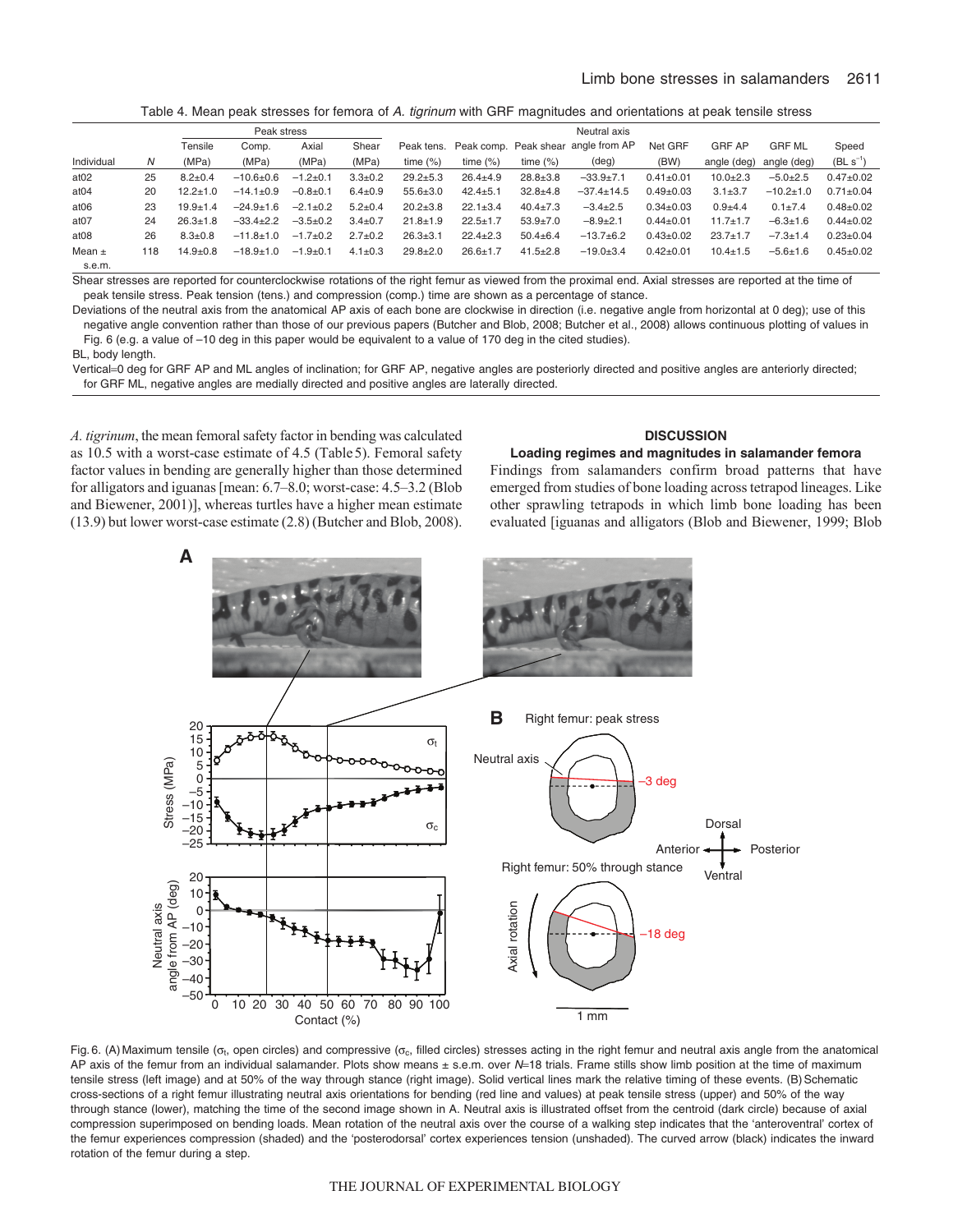Table 5. Mechanical properties and safety factors for salamander femora

|                    | Ambystoma tigrinum                                                         | Desmognathus<br>quadramaculatus |
|--------------------|----------------------------------------------------------------------------|---------------------------------|
| N                  | 5                                                                          |                                 |
| Hardness           | $46.1 \pm 1.4$                                                             | $45.3 \pm 1.3$                  |
| Yield stress (MPa) | $157.1 \pm 3.7$                                                            | $154.9 \pm 3.6$                 |
| Safety factor mean | 10.5                                                                       |                                 |
|                    | Safety factors are calculated based on functional stresses measured for A. |                                 |

tigrinum only, see Table 4. Values are means  $\pm$  s.e.m.

and Biewener, 2001); turtles (Butcher and Blob, 2008; Butcher et al., 2008)], salamander femora are exposed to considerable torsion as well as a combination of axial compression and bending. These loading regimes result from forces and moments imposed by both limb muscles and the GRF. The GRF has a nearly vertical orientation for much of the step in salamanders, including the time of peak femoral stress when the mean medial inclination angle of the GRF is only 5.6deg (Table4). This GRF orientation is similar to that seen in other sprawling tetrapods, in which medial inclinations typically range between 3 and 13deg (Jayes and Alexander, 1980; Blob and Biewener, 2001; Butcher and Blob, 2008), as well as that seen in many mammals that use parasagittal limb posture (Biewener et al., 1983; Biewener et al., 1988). As a consequence of this GRF orientation and their sprawling limb posture, the salamander femur is nearly orthogonal to the GRF at the time of peak loading (98.1±1.5deg; Table3), maximizing bending moments and stresses relative to those induced by axial forces (Fig.5).

The morphology, locomotor behavior and phylogenetic relationships of salamanders led to alternative predictions about the magnitudes of femoral stresses that they might encounter. Given the small diameter of salamander femora compared with the mass of the body, locomotor forces might be imposed on femora that are not very robust, leading to high femoral stresses. However, our results indicate low levels of bending stress in salamander limb bones (14.9±0.8MPa in tension, –18.9±1.0MPa in compression; Table4). These values are close to those reported for sprawling reptiles [e.g. alligators:  $11.7\pm0.6$  and  $-16.4\pm0.9$  MPa; iguanas:  $27.1\pm2.1$  and  $-37.0\pm2.8$  MPa; river cooter turtles:  $24.9\pm1.0$  and  $-31.1\pm1.0$  MPa (Blob and Biewener, 2001; Butcher and Blob, 2008)], but lower than values typically calculated for birds and mammals  $[e.g. -25]$ to –74MPa for the femur in compression (Biewener, 1991)]. One factor likely contributing to the low femoral stresses of tiger salamanders is that they do not generally use a kinematic running gait (Reilly et al., 2006) and have three feet on the ground for more than half of stance (Ashley-Ross, 1994a). Another factor that may lower stresses on salamander femora is their relatively short limb bones, because bending moments applied by forces acting transverse to a limb bone are directly proportional to the length of that bone (Alexander, 1974; Wainwright et al., 1976; Biewener, 1983a; Blob and Biewener, 2001). Although lizards of similar body mass to our salamanders would be predicted to have femora 28.45mm long [based on regression data from Blob (Blob, 2000)], the femora of our salamanders averaged only 15.42mm in length (Table 1). Although the short limbs of salamanders may represent the retention of an ancestral condition, or an adaptation to functional demands unrelated to bone loading, lowering of bone stress may, nonetheless, be a consequence of this morphological design.

As in other sprawling lineages in which bone loading has been evaluated, the GRF imposes significant torsion in salamander femora (4.1±0.3MPa, Table4). The inward rotational moment imposed on salamander femora by the GRF would likely be augmented by inward rotation imposed by the caudofemoralis muscle during limb retraction, further elevating torsional stress. The GRF also imposes an inward rotational moment on the femur in turtles (Butcher and Blob, 2008), but generates much higher shear stresses (13.7±0.5MPa) than in salamanders. Although previous studies had predicted that elevated torsion would be expected in species that drag a large tail on the ground behind the legs (Reilly et al., 2005), the high level of torsion in turtles, in which the tail is reduced, indicates that tail dragging in and of itself is not the sole factor inducing femoral torsion in sprawling taxa (Butcher and Bob, 2008; Butcher et al., 2008). However, along with the smaller size of the tail, caudofemoral musculature is also reduced in turtles (Walker, 1973; Blob et al., 2008) and may make only limited contributions to their femoral shear stress. With the muscular augmentation of femoral shear stress expected in salamanders, it is possible that their net femoral shear stresses may approach the high levels seen in turtles.

## **Safety factors in salamander femora: mechanical basis and evolutionary implications**

Safety factors determined for the femora of tiger salamanders were 10.5 in bending, approaching the magnitudes of estimates from force-platform-based evaluations for river cooter turtles [13.9 (Butcher and Blob, 2008)], but considerably higher than values previously reported for mammals (Alexander, 1981; Biewener, 1983a; Biewener, 1993), and potentially also higher than safety factors of reptilian taxa such as iguanas and alligators (Blob and Biewener, 2001). However, in contrast to turtles (Butcher and Blob, 2008), the high femoral safety factors observed in salamanders appear to result primarily from low peak locomotor stresses rather than elevated bone yield strengths. We tested bone material properties for the femora of two different salamander species, *A. tigrinum* and *D. quadramaculatus*, that exhibit very different habits. *Ambystoma tigrinum* are large-bodied salamanders that spend considerable time walking over land, whereas *D. quadramaculatus* are slender, primarily aquatic salamanders that live in cold streams (Petranka, 1998). These two species showed very similar femoral yield stresses (*A. tigrinum*, 157.1±3.7MPa; *D. quadramaculatus*, 154.9±3.6MPa), suggesting that these values could be broadly representative for the salamander lineage. These values are not, however, especially distinctive compared with data from other tetrapod femora (Currey, 1987; Erickson et al., 2002), indicating that the high safety factors of tiger salamander limb bones result primarily because this species simply incurs low stress magnitudes during locomotion.

The high safety factors observed in salamander femora might help to accommodate variability in femoral stresses or the ability to resist stress (Lowell, 1985; Blob and Biewener, 1999; Blob and Biewener, 2001; Butcher and Blob, 2008). Seasonal variation in bone material properties seems less likely for salamanders than it might be for reptilian lineages with high safety factors, as amphibians do not produce highly calcified egg shells that may require resorption of limb bone minerals (Edgren, 1960; Suzuki, 1963; Wink and Elsey, 1986). However, the peak loads experienced by salamander femora are fairly variable: coefficients of variation for peak tensile stress and shear stress in our salamanders averaged 35 and 54%, respectively, similar to values reported for reptiles with high limb bone safety factors [37–80% in alligators, 14–50% in iguanas (Blob and Biewener, 1999); 31–33% in turtles (Butcher and Blob, 2008)], but much higher than the 8% coefficient of variation for limb bone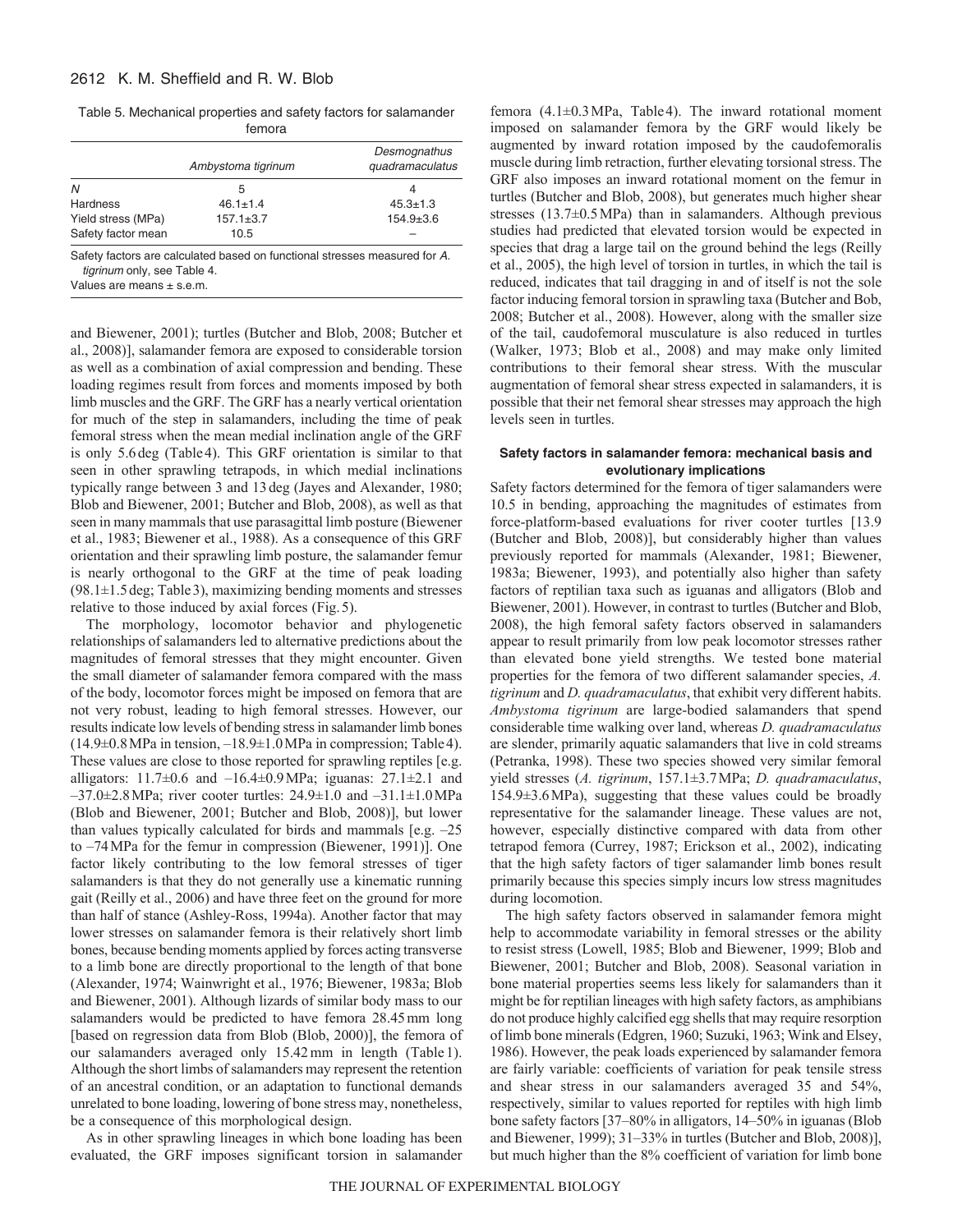stresses seen in birds and mammals during terrestrial locomotion (Biewener, 1991). High limb bone safety factors in salamanders might also help to safeguard against load variability resulting from non-locomotor activities that salamanders perform with their limbs, such as burrowing or mating, though the magnitudes of such loads have yet to be evaluated.

Although natural selection has often been invoked as a regulator of safety factors by selecting against those that are costly to maintain or provide inadequate protection (Alexander, 1981; Lanyon, 1991; Diamond and Hammond, 1992; Diamond, 1998), the possibility that natural selection has acted to optimize safety factors across lineages facing different demands should be viewed with caution (Garland, 1998). For example, amphibians and non-avian reptiles might show higher limb bone safety factors than birds and mammals simply as an emergent consequence of meeting other functional demands (Butcher and Blob, 2008; Butcher et al., 2008). Alternatively, high limb bone safety factors in some lineages might indicate the retention of an ancestral condition that was not sufficiently disadvantageous to be selected against (Blob and Biewener, 1999; Butcher and Blob, 2008). Our data from *A. tigrinum* support this latter conclusion because of the phylogenetic position of salamanders as an outgroup to amniotes (Gao and Shubin, 2001). However, specific comparison of our data from salamanders and previous studies of turtles (Butcher and Blob, 2008; Butcher et al., 2008) also indicates that there may be more than one path to high limb bone safety factors (e.g. low limb bone loads, high bone strength or a combination of the two), further demonstrating that the diversity of tetrapod limb bone loading patterns is more extensive than studies of animals with upright posture had suggested. The presence of multiple pathways to high femoral safety factors also draws parallels to the 'many-to-one mapping' of structure to function documented in a range of vertebrate systems (Alfaro et al., 2005; Wainwright et al., 2005; Blob et al., 2006). Examination of bone loading mechanics in other functionally distinct or phylogenetically unsampled clades will help to document the extent of diversity in limb bone loading, and provide insight into the factors that have influenced the evolution of limb design across tetrapods.

## **APPENDIX**

In the AP direction, four main muscles are in anatomical positions suitable to act as primary femoral retractors during stance in tiger salamanders: the CPIT, the CDF, the ILFM and the ISF (Ashley et al., 1991; Ashley-Ross, 1992). EMG data verify activity during limb retraction for the CPIT, the CDF and the ISF in closely related Pacific giant salamanders (*Dicamptodon tenebrosus*) (Ashley-Ross, 1995). In our model, all four muscles were considered capable of generating force to oppose protractor moments induced by the GRF. However, of these muscles, only the ISF was considered to potentially contribute directly to midshaft stresses because it is the only muscle of these four that spans the femoral midshaft (Ashley et al., 1991; Ashley-Ross, 1992).

Forces acting on the femur in the DV direction are exerted by muscles that span the hip and knee. Previous anatomical analyses (Ashley et al., 1991; Ashley-Ross, 1992) and our own dissections indicate that three major muscles situated along the ventral aspect of the femur could act as adductors to counter the abductor moment exerted by the GRF through most of stance: the PIT, the PTB and the PIFE. EMG data verify stance-phase activity during limb retraction for all three of these muscles in Pacific giant salamanders (Ashley-Ross, 1995). Because all three of these muscles also span the femoral midshaft in salamanders, they were all considered to contribute to femoral stress.

The GRF also exerts flexor moments at the ankle and knee for much of stance. Flexor moments at the ankle are opposed by the action of two ankle extensor muscles, the ISF and the FPC, for which EMG data indicate stance phase activity in salamanders (Ashley-Ross, 1995). Both the ISF and the FPC cross the knee joint, augmenting the flexor moment of the GRF and suggesting that knee extensors on the anatomical dorsal surface of the femur could act to counter this knee flexor moment, bending the femur dorsally in opposition to the femoral adductors. Muscles situated in anatomical positions to extend the knee include the ILTA and the ILTP, running from the hip distally to the knee, and the extensor digitorum communis (EDC) and extensor tibialis (EXT), running from the shank proximally to the knee. Of these, only the ILTA and the ILTP span the femoral midshaft, but EMG data from *D. tenebrosus* indicate that the ILTA is not active during stance, and the ILTP has only variable, secondary bursts of activity during stance (Ashley-Ross, 1995). As a result, a simplifying assumption was made that knee extensors spanning the femoral midshaft were not active during stance, and that knee flexor moments induced by the GRF and ankle extensors would be accommodated by joint connective tissue and shank muscles spanning the extensor surface of the knee (EDC and EXT). Although this approach does not consider potential effects of the dorsal thigh muscles to counter femoral bending induced by femoral adductors, effects on stress calculations should be minimized because EDC and EXT do not span the femoral midshaft, and ILTP (the muscle for which potential activity is being neglected) accounts for less than half of the cross-sectional area (and likely force generating capacity) of the dorsal thigh muscles (Ashley et al., 1991) (dissection data from this study).

To account for known co-activation of muscle groups and other complications to the extent possible, we modeled the force production of muscles spanning the knee and hip in tiger salamanders as follows, using approaches generally similar to those of Blob and Biewener (Blob and Biewener, 2001) and Butcher and Blob (Butcher and Blob, 2008), but with modifications appropriate for salamanders as required. First, muscle groups were assumed to act in the same anatomical plane throughout stance. Although this is a potential source of error in force calculations for some muscles originating from the hip, it is likely reasonable for most major muscles such as the adductors, for which portions on the protractor and retractor sides of the hip joint are approximately equivalent. This rule was modified for the retractor ISF, for which the capacity to flex the knee was considered despite a disposition primarily on the posterior (rather than ventral) aspect of the femur. Second, the force exerted by hindlimb retractors was calculated as that necessary to counter the protractor moment of the GRF. Third, the force exerted by hip adductors was calculated as that necessary to maintain equilibrium with the abductor moment of the GRF at the hip. This approach may underestimate adductor force because it does not account for a possible abductor moment of ILTP at the hip; however, this effect is likely minimal because stance phase activity of ILTP is not consistent, and because ILTP accounts for less than half of crosssectional area of the dorsal thigh muscles (Ashley et al., 1991). And fourth, knee flexor moments of the GRF were augmented by femoral retractors and ankle extensors, but were countered by joint connective tissue and the action of shank muscles crossing the extensor surface of the knee to the distal femur, neither of which contribute to femoral bending stress.

In some trials, muscle forces calculated for the knee extensors were extremely high and would have resulted in unreasonable muscle stresses. Maximum isometric stresses of amphibian limb muscles can exceed 250kPa (Lutz and Rome, 1994; Lutz and Rome,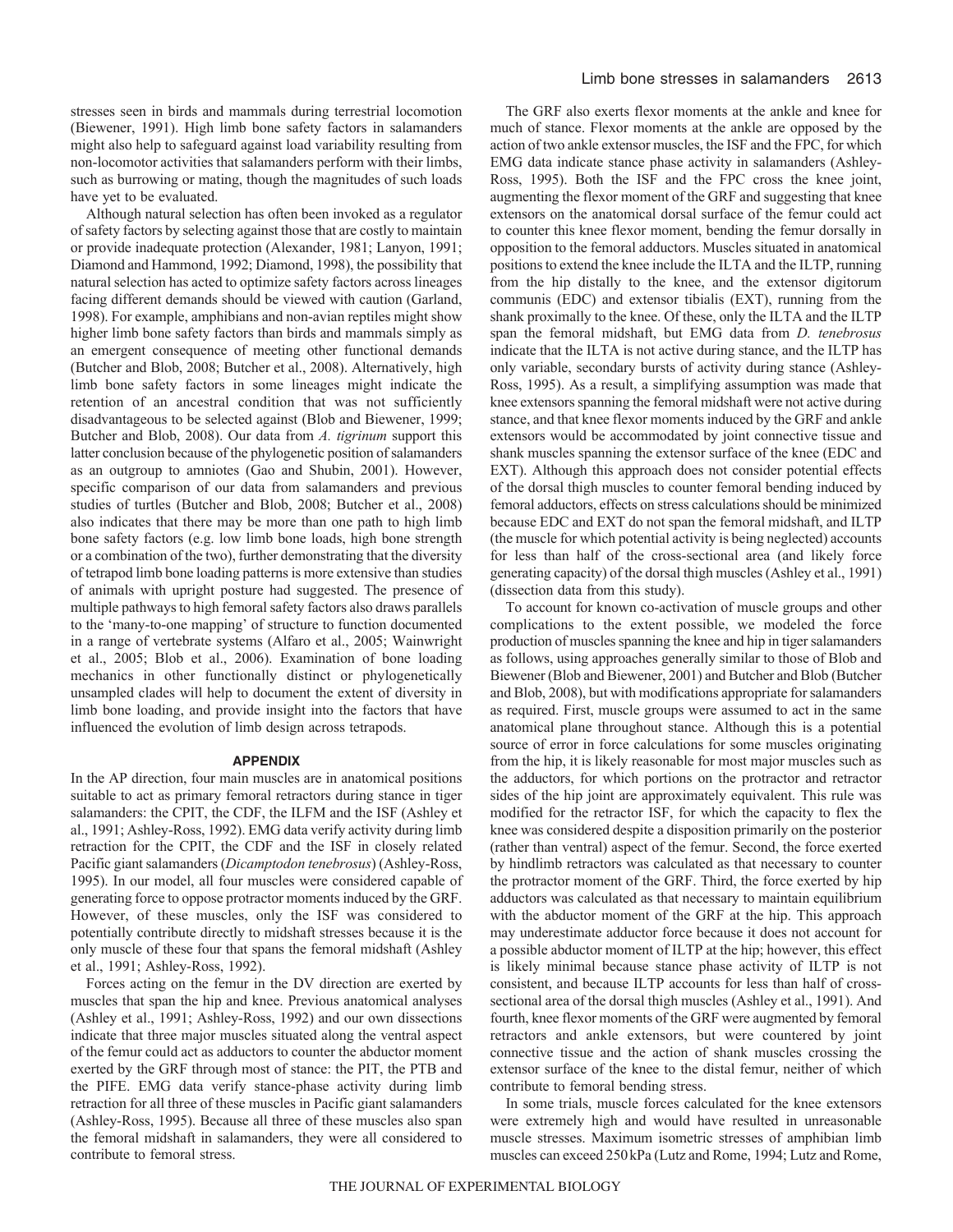## 2614 K. M. Sheffield and R. W. Blob

1996; Peplowski and Marsh, 1997; Kargo and Rome, 2002; Roberts and Marsh, 2003), though muscle stresses can be as much as 80% greater than maximum isometric stress during lengthening contractions (Cavagna and Citterio, 1974; Flitney and Hirst, 1978). To accommodate the possibility of such conditions, we made a final assumption in our model that prevented calculated muscle forces from exceeding values that could produce muscle stresses over 390kPa (Butcher and Blob, 2008).

## **LIST OF ABBREVIATIONS**

| AP          | anteroposterior              |
|-------------|------------------------------|
| <b>CDF</b>  | caudofemoralis               |
| <b>CPIT</b> | caudalipuboischiotibialis    |
| <b>EDC</b>  | extensor digitorum communis  |
| <b>EXT</b>  | extensor tibialis            |
| <b>EMG</b>  | electromyographic            |
| DV          | dorsoventral                 |
| <b>FPC</b>  | flexor primordialis communis |
| <b>GRF</b>  | ground reaction force        |
| <b>ILFM</b> | iliofemoralis                |
| <b>ILTA</b> | iliotibalis anterior         |
| <b>ILTP</b> | iliotibalis posterior        |
| <b>ISF</b>  | ischioflexorius              |
| ML          | mediolateral                 |
| <b>PIFE</b> | puboischiofemoralis externus |
| <b>PIT</b>  | puboischiotibialis           |
| <b>PTB</b>  | pubotibialis                 |

## **ACKNOWLEDGEMENTS**

We thank K. Shugart, A. Sheffield and M. Butcher for assistance with data collection and analysis; G. Rivera for construction of the trackway; and S. Cirilo, S. Gosnell, T. Maie, M. Pruette, A. Rivera, G. Rivera and A. Sheffield for assistance during the course of the experiments and help with animal care. We also thank T. Bateman, R. Thacker and N. Travis (Clemson Bioengineering) for providing access to and assistance with mechanical testing equipment; D. Lieberman (Harvard) for providing software for measurement of limb bone cross-sectional geometry; J. Walker (University of Southern Maine) for providing access to QuickImage and QuickSAND software; and M. Ashley-Ross, A. Moran and two anonymous referees for reviewing drafts of the manuscript. Portions of this work were submitted as a Master's thesis at Clemson University by K.M.S. Support by NSF (IOB 0517340) and the Clemson University Department of Biological Sciences is gratefully acknowledged.

#### **REFERENCES**

- **Alexander, R. M.** (1974). The mechanics of a dog jumping, Canis familiaris. J. Zool. Lond. **173**, 549-573.
- **Alexander, R. M.** (1981). Factors of safety in the structure of animals. Sci. Prog. **67**, 109-130.
- **Alfaro, M. E., Bolnick, D. I. and Wainwright, P. C.** (2005). Evolutionary consequences of many-to-one mapping of jaw morphology to mechanics in labrid fishes. Am. Nat. **165**, E140-E154.
- **Ashley, M. A., Reilly, S. M. and Lauder, G. V.** (1991). Ontogenetic scaling of hindlimb muscles across metamorphosis in the tiger salamander, Ambystoma tigrinum. Copeia **1991**, 767-776.
- **Ashley-Ross, M. A.** (1992). The comparative myology of the thigh and crus in the salamanders Ambystoma tigrinum and Dicamptodon tenebrosus. J. Morphol. **211**, 147-163.
- **Ashley-Ross, M. A.** (1994a). Hindlimb kinematics during terrestrial locomotion in a salamander (Dicamptodon tenebrosus). J. Exp. Biol. **193**, 255-283.
- **Ashley-Ross, M. A.** (1994b). Metamorphic and speed effects on hindlimb kinematics during terrestrial locomotion in the salamander Dicamptodon tenebrosus. J. Exp. Biol. **193**, 285-305.
- **Ashley-Ross, M. A.** (1995). Patterns of hindlimb motor output during walking in the salamander *Dicamptodon tenebrosus*, with comparisons to other tetrapods. J. Comp. Physiol. **177**, 273-285.
- **Ashley-Ross, M. A. and Barker, J. U.** (2002). The effect of fiber-type heterogeneity on optimized work and power output of hindlimb muscles of the salamander Ambystoma tigrinum. J. Comp. Physiol. A Sens. Neural Behav. Physiol. **188**, 611- 620.
- **Ashley-Ross, M. A. and Bechtel, B. F.** (2004). Kinematics of the transition between aquatic and terrestrial locomotion in the newt Taricha tarosa. J. Exp. Biol. **207**, 461- 474.
- **Ashley-Ross, M. A. and Lauder, G. V.** (1997). Motor patterns and kinematics during backward walking in the Pacific giant salamander: evidence for novel motor output. J. Neurophysiol. **78**, 3047-3060.
- **Beer, F. P. and Johnston, E. R., Jr** (1997). Vector Mechanics for Engineers: Statics and Dynamics, 6th edn. Boston, MA: McGraw-Hill.
- **Bertram, J. E. and Biewener, A. A.** (1988). Bone curvature: sacrificing strength for load predictability? J. Theor. Biol. **131**, 75-92.
- **Biewener, A. A.** (1982). Bone strength in small mammals and bipedal birds: do safety factors change with body size? J. Exp. Biol. **98**, 289-301.
- **Biewener, A. A.** (1983a). Locomotory stresses in the limb bones of two small mammals: the ground squirrel and chipmunk. J. Exp. Biol. **103**, 131-154.
- **Biewener, A. A.** (1983b). Allometry of quadrupedal locomotion: the scaling of duty factor, bone curvature and limb orientation to body size. J. Exp. Biol. **105**, 147-171.
- **Biewener, A. A.** (1989). Scaling body support in mammals: limb posture and muscle mechanics. Science **245**, 45-48.
- Biewener, A. A. (1990). Biomechanics of mammalian terrestrial locomotion. Science **250**, 1097-1103. **Biewener, A. A.** (1991). Musculoskeletal design in relation to body size. J. Biomech.
- **24 Suppl 1,** 19-29.
- **Biewener, A. A.** (1992). In vivo measurement of bone strain and tendon force. In Biomechanics – Structures and Systems: A Practical Approach (ed. A. A. Biewener), pp. 123-147. New York: Oxford University Press.
- **Biewener, A. A.** (1993). Safety factors in bone strength. Calcif. Tissue Int. **53 Suppl 1**, S68-S74.
- **Biewener, A. A. and Full, R. J.** (1992). Force platform and kinematic analysis. In Biomechanics – Structures and Systems: A Practical Approach (ed. A. A. Biewener), pp. 45-73. New York: Oxford University Press.
- **Biewener, A. A. and Taylor, C. R.** (1986). Bone strain: a determinant of gait and speed? J. Exp. Biol. **123**, 383-400.
- **Biewener, A. A., Thomason, J., Goodship, A. and Lanyon, L. E.** (1983). Bone stress in the horse forelimb during locomotion at different gaits: a comparison of two experimental methods. J. Biomech. **16**, 565-576.
- **Biewener, A. A., Thomason, J. and Lanyon, L. E.** (1988). Mechanics of locomotion and jumping in the horse (Equus): in vivo stress in the tibia and metatarsus. J. Zool. Lond. **214**, 547-565.
- **Blob, R. W.** (2000). Interspecific scaling of the hindlimb skeleton in lizards, crocodilians, felids and canids: does limb bone shape correlate with limb posture? J. Zool. Lond. **250**, 507-531.
- **Blob, R. W.** (2001). Evolution of hindlimb posture in non-mammalian therapsids: biomechanical tests of paleontological hypotheses. Paleobiology **27**, 14-38.
- **Blob, R. W. and Biewener, A. A.** (1999). *In vivo* locomotor strain in the hindlimb bones of Alligator mississippiensis and Iguana iguana: implications for the evolution of limb bone safety factor and non-sprawling limb posture. J. Exp. Biol. **202**, 1023- 1046.
- **Blob, R. W. and Biewener, A. A.** (2001). Mechanics of limb bone loading during terrestrial locomotion in the green iguana (Iguana iguana) and American alligator (Alligator mississippiensis). J. Exp. Biol. **204**, 1099-1122.
- **Blob, R. W., Rai, R., Julius, M. L. and Schoenfuss, H. L.** (2006). Functional diversity in extreme environments: effects of locomotor style and substrate texture on the waterfall-climbing performance of Hawaiian gobiid fishes. J. Zool. Lond. **268**, 315- 324.
- **Blob, R. W., Rivera, A. R. V. and Westneat, M. W.** (2008). Hindlimb function in turtle locomotion: limb movements and muscular activation across taxa, environment, and ontogeny. In Biology of Turtles (ed. J. Wyneken, M. H. Godfrey and V. Bels), pp. 139-162. Boca Raton, FL: CRC Press.
- **Butcher, M. T. and Blob, R. W.** (2008). Mechanics of limb bone loading during terrestrial locomotion in river cooter turtles (Pseudemys concinna). J. Exp. Biol. **211**, 1187-1202.
- **Butcher, M. T., Espinoza, N. R., Cirilo, S. R. and Blob, R. W.** (2008). In vivo strains in the femur of river cooter turtles (Pseudemys concinna) during terrestrial locomotion: tests of force-platform models of loading mechanics. J. Exp. Biol. **211**, 2397-2407.

**Carrano, M. T.** (1998). Locomotion in non-avian dinosaurs: integrating data from hindlimb kinematics, in vivo strains, and bone morphology. Paleobiology **24**, 450- 469.

- **Carrier, D. R., Heglund, N. C. and Earls, K. D.** (1994). Variable gearing during locomotion in the human musculoskeletal system. Science **265**, 651-653.
- **Carroll, R. L. and Holmes, R.** (1980). The skull and jaw musculature as guides to the ancestry of salamanders. Zool. J. Linn. Soc. **68**, 1-40.
- **Cavagna, G. S. and Citterio, G.** (1974). Effect of stretching on the elastic characteristics and the contractile component of frog striated muscle. J. Physiol. **239**, 1-14.
- **Currey, J. D.** (1984). The Mechanical Adaptations of Bones. Princeton, NJ: Princeton University Press.
- **Currey, J. D.** (1987). Evolution of the mechanical properties of amniote bone. J. Biomech. **20**, 1035-1044.
- **Currey, J. D.** (2002). Bones. Structures and Mechanics. Princeton, NJ: Princeton University Press.
- **de Margerie, E., Sanchez, S., Cubo, J. and Castanet, J.** (2005). Torsional resistance as a principal component of the structural design of long bones: comparative multivariate evidence in birds. Anat. Rec. A Discov. Mol. Cell. Evol. Biol. **282A**, 49- 66.
- **Demes, B., Qin, Y., Stern, J. T., Larson, S. G. and Rubin, C. T.** (2001). Patterns of strain in the macaque tibia during functional activity. Am. J. Phys. Anthropol. **116**, 257-265.
- **Diamond, J. M.** (1998). Evolution of biological safety factors: a cost/benefit analysis. In Principles of Animal Design (ed. D. W. Weibel, C. R. Taylor and L. Bolis), pp. 21-27. Cambridge: Cambridge University Press.
- **Diamond, J. M. and Hammond, K. A.** (1992). The matches, achieved by natural selection, between biological capacities and their natural loads. Experientia **48**, 551- 557.
- **Edgren, R. A.** (1960). A seasonal change in bone density in female musk turtles, Sternothaerus odoratus (Latreille). Comp. Biochem. Physiol. **1**, 213-217. **Erickson, G. M., Catanese, I. and Keaveny, T. M.** (2002). Evolution of the
- biomechanical material properties of the femur. Anat. Rec. **268**, 115-124.